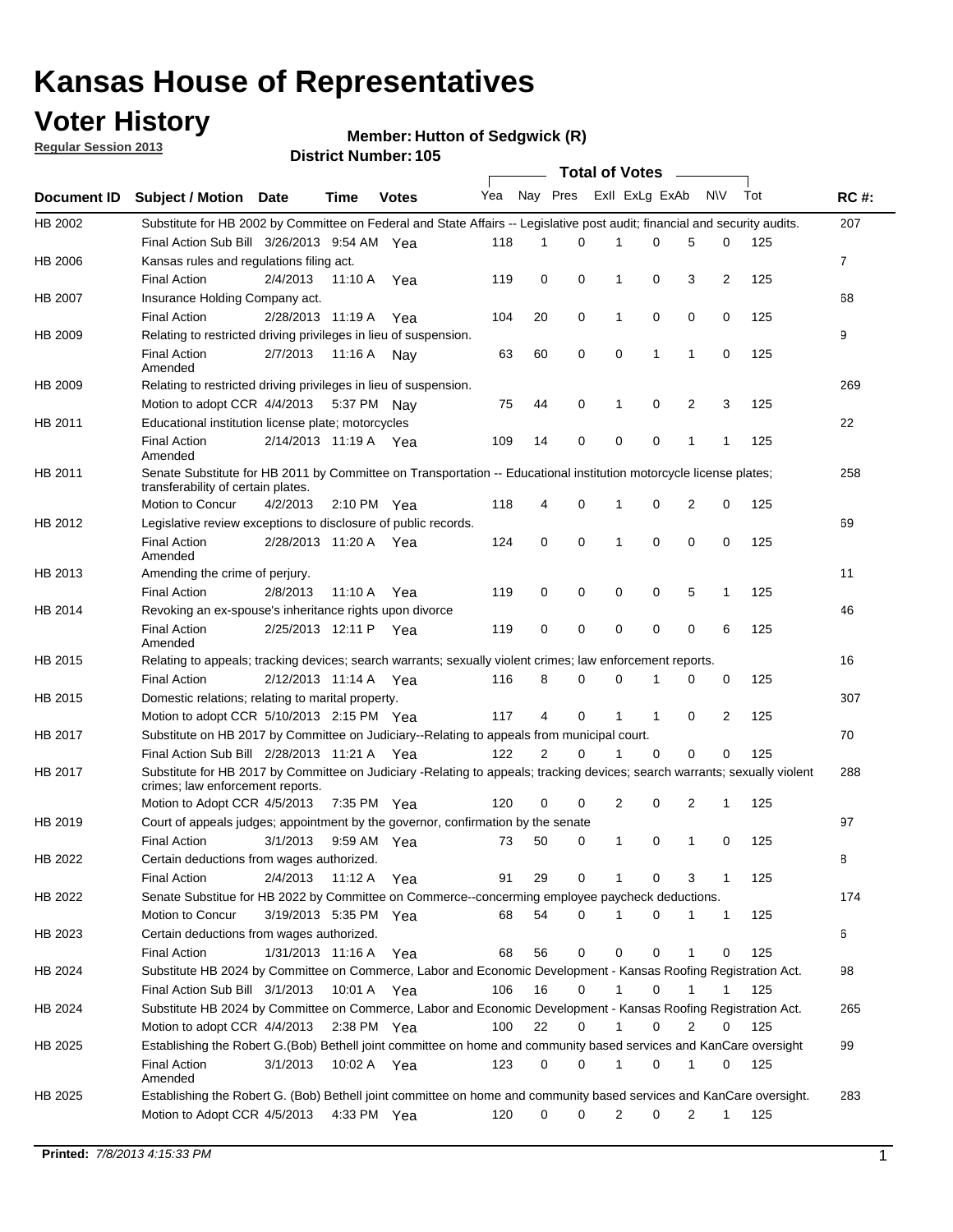### **Voter History**

**Regular Session 2013**

#### **Member: Hutton of Sedgwick (R)**

|                    |                                                                                                                                                                                                                                                        |                       |             |              |     |             | <b>Total of Votes</b> |                |                | $\sim$         |           |     |             |
|--------------------|--------------------------------------------------------------------------------------------------------------------------------------------------------------------------------------------------------------------------------------------------------|-----------------------|-------------|--------------|-----|-------------|-----------------------|----------------|----------------|----------------|-----------|-----|-------------|
| <b>Document ID</b> | Subject / Motion Date                                                                                                                                                                                                                                  |                       | <b>Time</b> | <b>Votes</b> | Yea | Nay Pres    |                       |                | Exll ExLg ExAb |                | <b>NV</b> | Tot | <b>RC#:</b> |
| HB 2028            | Providing for venue in Shawnee County District Court in certain forfeiture proceedings                                                                                                                                                                 |                       |             |              |     |             |                       |                |                |                |           |     | 12          |
|                    | <b>Final Action</b><br>Amended                                                                                                                                                                                                                         | 2/8/2013              | 11:12 A Yea |              | 119 | 1           | $\Omega$              | $\mathbf 0$    | $\mathbf 0$    | 5              | 0         | 125 |             |
| HB 2028            | Providing for venue in Shawnee County District Court in certain forfeiture proceedings                                                                                                                                                                 |                       |             |              |     |             |                       |                |                |                |           |     | 199         |
|                    | Motion to Concur                                                                                                                                                                                                                                       | 3/25/2013 9:36 AM Yea |             |              | 120 | 0           | 0                     | 2              | 0              | 2              | 1         | 125 |             |
| HB 2030            | Creating wounded warrior deer hunting permits for injured combat veterans.                                                                                                                                                                             |                       |             |              |     |             |                       |                |                |                |           |     | 25          |
|                    | <b>Final Action</b><br>Amended                                                                                                                                                                                                                         | 2/15/2013 11:16 A     |             | Yea          | 115 | 0           | 0                     | $\overline{2}$ | 2              | 3              | 3         | 125 |             |
| HB 2033            | Concerning the regulation of knives                                                                                                                                                                                                                    |                       |             |              |     |             |                       |                |                |                |           |     | 143         |
|                    | <b>Final Action</b>                                                                                                                                                                                                                                    | 3/7/2013              | 12:12 P     | Yea          | 93  | 28          | 0                     | 1              | 0              | 3              | 0         | 125 |             |
| HB 2033            | Concerning the regulation of knives.                                                                                                                                                                                                                   |                       |             |              |     |             |                       |                |                |                |           |     | 270         |
|                    | Motion to adopt CCR 4/4/2013                                                                                                                                                                                                                           |                       | 5:43 PM Yea |              | 95  | 26          | 0                     |                | 0              | 3              | 0         | 125 |             |
| HB 2034            | Human trafficking; crimes of commercial sexual exploitation of a child, selling sexual relations, promoting the sale of sexual<br>relations and buying sexual relations; children in need of care; staff secure faciliies.                             |                       |             |              |     |             |                       |                |                |                |           |     | 17          |
|                    | <b>Final Action</b><br>Amended                                                                                                                                                                                                                         | 2/12/2013 11:16 A Yea |             |              | 124 | $\Omega$    | 0                     | 0              | 1              | 0              | 0         | 125 |             |
| HB 2034            | S Sub for HB 2034 by Committee on Judiciary - Human trafficking; crimes of commercial sexual exploitation of a child, selling<br>sexual relations, promoting the sale of sexual relations and buying sexual relations; children in need of care; staff |                       |             |              |     |             |                       |                |                |                |           |     | 282         |
|                    | Motion to Adopt CCR 4/5/2013 4:18 PM Yea                                                                                                                                                                                                               |                       |             |              | 120 | $\mathbf 0$ | 0                     | $\overline{2}$ | $\mathbf 0$    | $\overline{2}$ | 1         | 125 |             |
| HB 2035            | Cities; experience requirements for plumbers, electricians and certain mechanical contractors.                                                                                                                                                         |                       |             |              |     |             |                       |                |                |                |           |     | 29          |
|                    | <b>Final Action</b>                                                                                                                                                                                                                                    | 2/18/2013 11:16 A     |             | Yea          | 117 | 2           | 0                     | 2              | 0              | 4              | 0         | 125 |             |
| HB 2037            | Public property; religious displays; other displays.                                                                                                                                                                                                   |                       |             |              |     |             |                       |                |                |                |           |     | 176         |
|                    | <b>Final Action</b>                                                                                                                                                                                                                                    | 3/20/2013 10:27 A     |             | Yea          | 120 | 3           | $\mathbf 0$           | 1              | 0              | 1              | 0         | 125 |             |
| HB 2041            | Criminal history record information; definition; municipal court reporting; district court reporting.                                                                                                                                                  |                       |             |              |     |             |                       |                |                |                |           |     | 19          |
|                    | <b>Final Action</b>                                                                                                                                                                                                                                    | 2/13/2013 11:23 A     |             | Yea          | 119 | 3           | 0                     | 0              | 0              | 3              | 0         | 125 |             |
| HB 2042            | Appraisal of property for taxation purposes; appeals; changes.                                                                                                                                                                                         |                       |             |              |     |             |                       |                |                |                |           |     | 158         |
|                    | <b>Final Action</b><br>Amended                                                                                                                                                                                                                         | 3/18/2013 11:19 A Yea |             |              | 109 | 12          | 0                     | $\overline{2}$ | 0              | 2              | 0         | 125 |             |
| HB 2043            | Aggravated battery; driving under the influence.                                                                                                                                                                                                       |                       |             |              |     |             |                       |                |                |                |           |     | 100         |
|                    | <b>Final Action</b><br>Amended                                                                                                                                                                                                                         | 3/1/2013              | 10:03 A Yea |              | 123 | 0           | 0                     | 1              | 0              | 1              | 0         | 125 |             |
| HB 2043            | Senate Substitute for HB 2043 by Committee on Judiciary - Attorney general; duties and responsibilities; notice of intent to<br>seek the death penalty.                                                                                                |                       |             |              |     |             |                       |                |                |                |           |     | 271         |
|                    | Motion to adopt CCR 4/4/2013                                                                                                                                                                                                                           |                       | 5:48 PM Yea |              | 121 | 0           | 0                     | 1              | 0              | 3              | 0         | 125 |             |
| HB 2044            | Increasing the penalty for a person who distributes a controlled substance that causes great bodily harm or death.                                                                                                                                     |                       |             |              |     |             |                       |                |                |                |           |     | 101         |
|                    | <b>Final Action</b><br>Amended                                                                                                                                                                                                                         | 3/1/2013              | 10:05 A     | Yea          | 112 | 11          | $\Omega$              | 1              | 0              | 1              | 0         | 125 |             |
| HB 2047            | Requiring certain municipalities to vote to increase property tax revenues over previous year when such increase exceeds<br>inflation; publication.                                                                                                    |                       |             |              |     |             |                       |                |                |                |           |     | 186         |
|                    | <b>Final Action</b><br>Amended                                                                                                                                                                                                                         | 3/21/2013 11:29 A Yea |             |              | 68  | 53          | 0                     | 1              | 0              | 3              | 0         | 125 |             |
| HB 2049            | Kansas department of agriculture; increasing certain fees and eliminating sunsets on various program fees.                                                                                                                                             |                       |             |              |     |             |                       |                |                |                |           |     | 59          |
|                    | <b>Final Action</b><br>Amended                                                                                                                                                                                                                         | 2/27/2013 12:23 P     |             | Nay          | 77  | 46          | 0                     | 1              | 0              | 1              | 0         | 125 |             |
| HB 2049            | Kansas department of agriculture; increasing certain fees; concerning sunsets on various program fees.                                                                                                                                                 |                       |             |              |     |             |                       |                |                |                |           |     | 324         |
|                    | Motion to adopt CCR 6/2/2013                                                                                                                                                                                                                           |                       | 12:28 A     | Nav          | 45  | 64          | 0                     | 1              | 0              | 6              | 9         | 125 |             |
| HB 2050            | Agriculture; agricultural chemical registration; pesticide business liablity insurance; repeal of the Kansas agricultural liming<br>materials act.                                                                                                     |                       |             |              |     |             |                       |                |                |                |           |     | 60          |
|                    | <b>Final Action</b><br>Amended                                                                                                                                                                                                                         | 2/27/2013 12:25 P     |             | Yea          | 103 | 20          | 0                     | 1              | 0              | 1              | 0         | 125 |             |
| HB 2051            | Substitute for HB 2051 by Committee on Agriculture and Natural Resources--Amending provisions relating to dams,<br>obstructions, sstreams and water flex accounts and transfer permits.                                                                |                       |             |              |     |             |                       |                |                |                |           |     | 50          |
|                    | Final Action Sub Bill 2/26/2013 2:12 PM Yea                                                                                                                                                                                                            |                       |             |              | 117 | 2           | 0                     | 0              | 0              | 0              | 6         | 125 |             |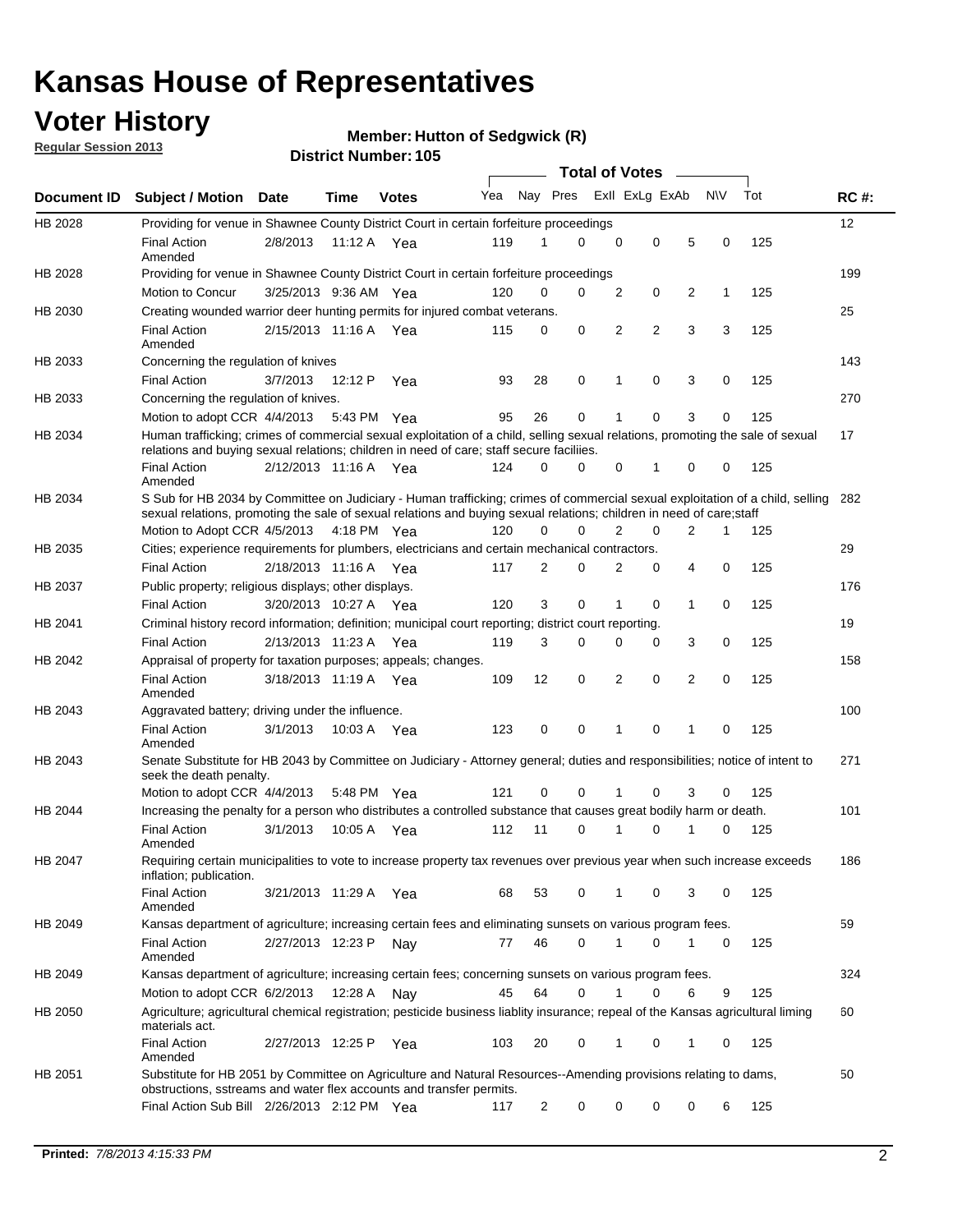### **Voter History**

**Regular Session 2013**

#### **Member: Hutton of Sedgwick (R)**

|                    |                                                                                                                                                                                                                                          |                       |             |              |     |              |                         |   | <b>Total of Votes</b> | $\sim$         |                |                |     |             |
|--------------------|------------------------------------------------------------------------------------------------------------------------------------------------------------------------------------------------------------------------------------------|-----------------------|-------------|--------------|-----|--------------|-------------------------|---|-----------------------|----------------|----------------|----------------|-----|-------------|
| <b>Document ID</b> | <b>Subject / Motion</b>                                                                                                                                                                                                                  | Date                  | <b>Time</b> | <b>Votes</b> | Yea |              | Nay Pres Exll ExLg ExAb |   |                       |                |                | N\V            | Tot | <b>RC#:</b> |
| HB 2052            | Discharging a firearm inside or into a city; unlawful acts; exceptions.                                                                                                                                                                  |                       |             |              |     |              |                         |   |                       |                |                |                |     | 155         |
|                    | <b>Final Action</b><br>Amended                                                                                                                                                                                                           | 3/14/2013 11:20 A Yea |             |              | 121 | 2            | 0                       |   | 0                     | $\Omega$       | $\overline{2}$ | 0              | 125 |             |
| HB 2052            | Senate Substitute for HB 2052 by Committee on Federal and State Affairs - Concerning firearms; personal and family<br>protection act; concealed handguns in public building; other changes; unlawful discharge of a firearm inside city. |                       |             |              |     |              |                         |   |                       |                |                |                |     | 300         |
|                    | Motion to Adopt CCR 4/5/2013 10:24 P Yea                                                                                                                                                                                                 |                       |             |              | 104 | 16           | $\Omega$                |   | 2                     | $\Omega$       | 2              | 1              | 125 |             |
| HB 2055            | Personal and Familly Protection Act; public buildings; adequate security.                                                                                                                                                                |                       |             |              |     |              |                         |   |                       |                |                |                |     | 156         |
|                    | <b>Final Action</b><br>Amended                                                                                                                                                                                                           | 3/14/2013 11:26 A     |             | Yea          | 84  | 38           | 0                       |   | 0                     | 0              | 2              | 1              | 125 |             |
| HB 2057            | Concerning property taxation; relating to county appraisers; appointing interim appraiser.                                                                                                                                               |                       |             |              |     |              |                         |   |                       |                |                |                |     | 208         |
|                    | <b>Final Action</b>                                                                                                                                                                                                                      | 3/26/2013 9:55 AM Yea |             |              | 119 | 0            |                         | 0 | $\mathbf 1$           | 0              | 5              | 0              | 125 |             |
| HB 2058            | Taxation of helium and certain other gases under mineral severance tax, and prohibition of certain refunds related thereto.                                                                                                              |                       |             |              |     |              |                         |   |                       |                |                |                |     | 159         |
|                    | <b>Final Action</b>                                                                                                                                                                                                                      | 3/18/2013 11:21 A Yea |             |              | 119 | 2            |                         | 0 | $\overline{2}$        | $\Omega$       | $\overline{2}$ | $\Omega$       | 125 |             |
| HB 2059            | Income tax deductions and modifications and severance tax exemptions; basis of partner's interest and shareholder's stock;<br>statutory clarification.                                                                                   |                       |             |              |     |              |                         |   |                       |                |                |                |     | 14          |
|                    | <b>Final Action</b><br>Amended                                                                                                                                                                                                           | 2/11/2013 11:42 A     |             | Yea          | 122 | 2            | 0                       |   | 0                     | 0              | 1              | 0              | 125 |             |
| HB 2059            | Income tax deductions and modifications and severance tax exemptions; basis of partner's interest and shareholder's stock;<br>statutory clarification.                                                                                   |                       |             |              |     |              |                         |   |                       |                |                |                |     | 293         |
|                    | Motion to Concur                                                                                                                                                                                                                         | 4/5/2013              |             | 8:14 PM Nav  | 0   | 120          | 0                       |   | 2                     | 0              | 2              | 1              | 125 |             |
| HB 2059            | Income tax rates, deductions and credits; rural opportunity zones; sales tax rates and distribution of revenue; severance tax;<br>and property tax exemptions for IRB property and property damaged by natural disaster.                 |                       |             |              |     |              |                         |   |                       |                |                |                |     | 322         |
|                    | Motion to adopt CCR 6/2/2013                                                                                                                                                                                                             |                       | 12:11 A     | Yea          | 69  | 45           |                         | 0 | 1                     | 0              | 6              | 4              | 125 |             |
| HB 2060            | Prohibiting certain confined persons from receiving food sales tax refunds and homestead property tax refunds.                                                                                                                           |                       |             |              |     |              |                         |   |                       |                |                |                |     | 10          |
|                    | <b>Final Action</b><br>Amended                                                                                                                                                                                                           | 2/7/2013              | 11:18 A     | Yea          | 123 | $\mathbf 0$  | $\Omega$                |   | $\Omega$              | 1              | 1              | 0              | 125 |             |
| HB 2065            | Creating the crime of home improvement fraud.                                                                                                                                                                                            |                       |             |              |     |              |                         |   |                       |                |                |                |     | 20          |
|                    | <b>Final Action</b><br>Amended                                                                                                                                                                                                           | 2/13/2013 11:26 A Yea |             |              | 106 | 16           | 0                       |   | 0                     | $\mathbf 0$    | 3              | $\mathbf 0$    | 125 |             |
| HB 2066            | Physical therapists; evaluation and treatment of patients.                                                                                                                                                                               |                       |             |              |     |              |                         |   |                       |                |                |                |     | 26          |
|                    | <b>Final Action</b><br>Amended                                                                                                                                                                                                           | 2/15/2013 11:18 A Yea |             |              | 98  | 16           | 0                       |   | $\overline{2}$        | $\overline{2}$ | 3              | 4              | 125 |             |
| HB 2067            | Board of nursing; assistant attorneys general.                                                                                                                                                                                           |                       |             |              |     |              |                         |   |                       |                |                |                |     | 15          |
|                    | <b>Final Action</b>                                                                                                                                                                                                                      | 2/11/2013 11:44 A Yea |             |              | 123 | $\mathbf{1}$ | 0                       |   | 0                     | 0              | 1              | 0              | 125 |             |
| HB 2069            | Public policy; certain city ordinances and county resolutions declared void.                                                                                                                                                             |                       |             |              |     |              |                         |   |                       |                |                |                |     | 102         |
|                    | <b>Final Action</b><br>Amended                                                                                                                                                                                                           | 3/1/2013              | 10:06 A     | Yea          | 92  | 31           | 0                       |   | 1                     | 0              | 1              | 0              | 125 |             |
| HB 2069            | Public policy; certain city ordinances and county resolutions declared void.                                                                                                                                                             |                       |             |              |     |              |                         |   |                       |                |                |                |     | 292         |
|                    | Motion to Concur                                                                                                                                                                                                                         | 4/5/2013              |             | 8:04 PM Yea  | 88  | 32           | 0                       |   | $\overline{2}$        | 0              | $\overline{2}$ | 1              | 125 |             |
| HB 2070            | Appearance bond conditions; surety and bounty hunter regulation.                                                                                                                                                                         |                       |             |              |     |              |                         |   |                       |                |                |                |     | 103         |
|                    | <b>Final Action</b><br>Amended                                                                                                                                                                                                           | 3/1/2013 10:08 A Yea  |             |              | 122 | $\mathbf{1}$ | 0                       |   | $\mathbf{1}$          | $\mathbf 0$    | 1              | 0              | 125 |             |
| HB 2074            | Cities and counties; solid waste disposal areas; restrictions.                                                                                                                                                                           |                       |             |              |     |              |                         |   |                       |                |                |                |     | 139         |
|                    | <b>Emergency Final</b><br><b>Action Amend</b>                                                                                                                                                                                            | 3/1/2013              |             | 1:11 PM Yea  | 102 | 19           | 0                       |   | $\mathbf{1}$          | 0              | 1              | $\overline{2}$ | 125 |             |
| HB 2075            | Cities; qualifications and rehabilitation of abandoned property.                                                                                                                                                                         |                       |             |              |     |              |                         |   |                       |                |                |                |     | 61          |
|                    | <b>Final Action</b><br>Amended                                                                                                                                                                                                           | 2/27/2013 12:27 P     |             | Nav          | 72  | 51           | 0                       |   | 1                     | 0              | 1              | 0              | 125 |             |
| HB 2077            | Granting professional licenses to military service members.<br><b>Final Action</b><br>Amended                                                                                                                                            | 2/26/2013 2:13 PM Yea |             |              | 119 | 0            |                         | 0 | 2                     | 0              | $\overline{2}$ | 2              | 125 | 51          |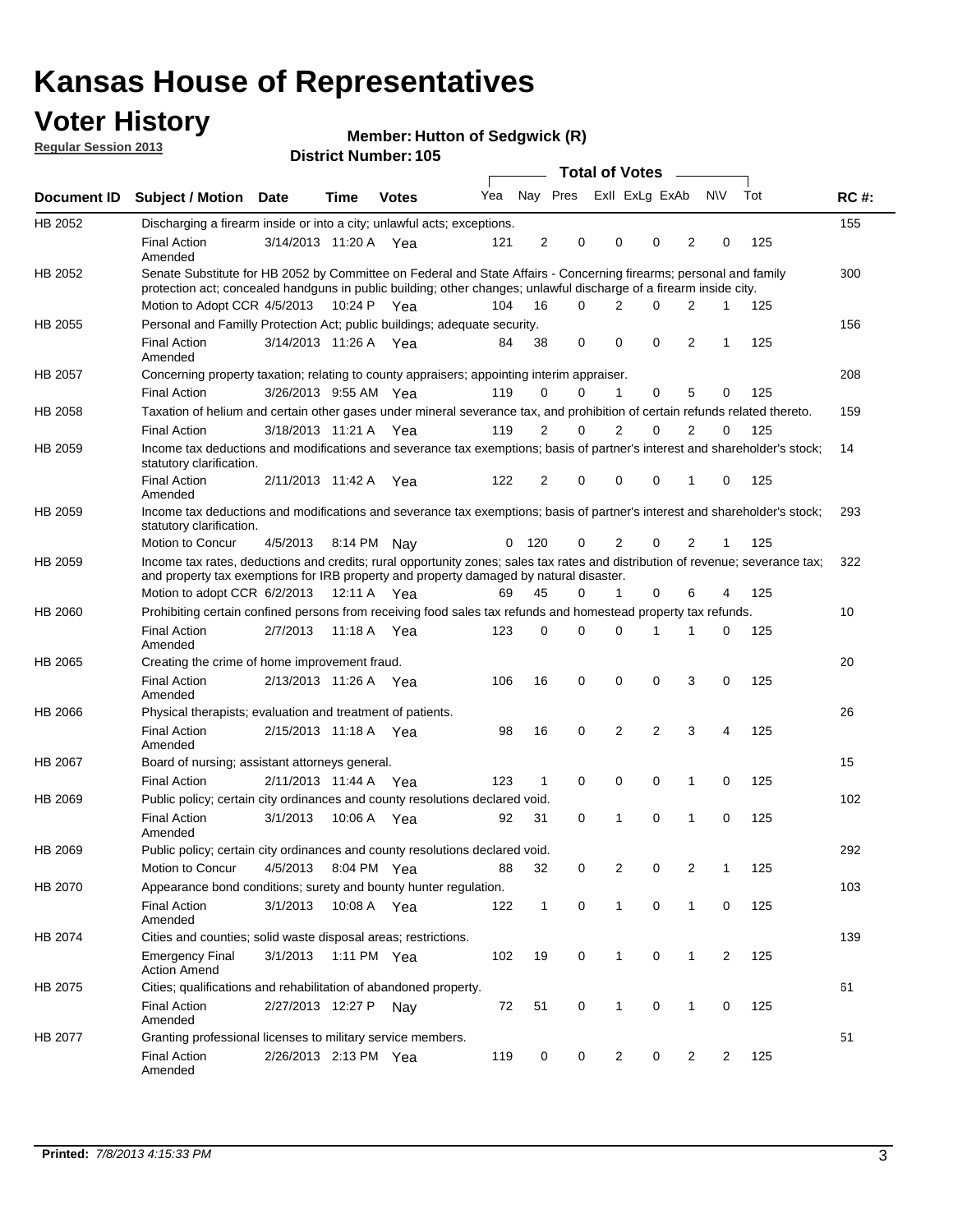### **Voter History**

**Member: Hutton of Sedgwick (R)** 

**Regular Session 2013**

|                    |                                                                                                                                                                                                       |                       |             | טטו הסעוווטנו ועוווט |              |              |   | <b>Total of Votes</b> |             | $\overline{\phantom{a}}$ |             |     |             |
|--------------------|-------------------------------------------------------------------------------------------------------------------------------------------------------------------------------------------------------|-----------------------|-------------|----------------------|--------------|--------------|---|-----------------------|-------------|--------------------------|-------------|-----|-------------|
| <b>Document ID</b> | <b>Subject / Motion Date</b>                                                                                                                                                                          |                       | <b>Time</b> | <b>Votes</b>         | Yea Nay Pres |              |   | Exll ExLg ExAb        |             |                          | <b>NV</b>   | Tot | <b>RC#:</b> |
| HB 2078            | Authorizing certain licensing boards to accept education, training or experience completed in the military towards licensure in<br>this state.                                                        |                       |             |                      |              |              |   |                       |             |                          |             |     | 52          |
|                    | <b>Final Action</b><br>Amended                                                                                                                                                                        | 2/26/2013 2:14 PM Yea |             |                      | 119          | 0            | 0 | 2                     | 0           | 2                        | 2           | 125 |             |
| HB 2078            | Authorizing certain licensing boards to accept education, training or experience of military service members towards obtaining 275<br>licensure in this state.                                        |                       |             |                      |              |              |   |                       |             |                          |             |     |             |
|                    | Motion to adopt CCR 4/5/2013                                                                                                                                                                          |                       | 11:42 A     | Yea                  | 120          | 0            | 0 | $\overline{2}$        | 0           | 3                        | 0           | 125 |             |
| HB 2081            | Forfeiture of property related to violations of certain criminal acts.                                                                                                                                |                       |             |                      |              |              |   |                       |             |                          |             |     | 18          |
|                    | <b>Final Action</b><br>Amended                                                                                                                                                                        | 2/12/2013 11:17 A Yea |             |                      | 124          | 0            | 0 | $\Omega$              | 1           | 0                        | 0           | 125 |             |
| HB 2081            | Forfeiture of property related to violations of certain criminal acts.                                                                                                                                |                       |             |                      |              |              |   |                       |             |                          |             |     | 306         |
|                    | Motion to adopt CCR 5/10/2013 10:38 A                                                                                                                                                                 |                       |             | Yea                  | 121          | 0            | 0 | 1                     | 1           | 2                        | 0           | 125 |             |
| HB 2083            | Public employees relations boards; assessment of certain costs.                                                                                                                                       |                       |             |                      |              |              |   |                       |             |                          |             |     | 104         |
|                    | <b>Final Action</b><br>Amended                                                                                                                                                                        | 3/1/2013              | 10:09 A     | Yea                  | 87           | 36           | 0 | 1                     | $\mathbf 0$ | 1                        | $\mathbf 0$ | 125 |             |
| HB 2084            | Tax credits for community services contributions; youth apprenticeship and entrepreneurship.                                                                                                          |                       |             |                      |              |              |   |                       |             |                          |             |     | 105         |
|                    | <b>Final Action</b><br>Amended                                                                                                                                                                        | 3/1/2013              | 10:11 A     | Yea                  | 120          | 3            | 0 | 1                     | $\mathbf 0$ | 1                        | 0           | 125 |             |
| HB 2084            | Tax credits for community services contributions; youth apprenticeship and entrepreneurship.                                                                                                          |                       |             |                      |              |              |   |                       |             |                          |             |     | 316         |
|                    | Sub Motion to Concur 5/24/2013 9:33 AM Yea                                                                                                                                                            |                       |             |                      | 5            | 109          | 0 |                       | $\Omega$    | 9                        | 1           | 125 |             |
| HB 2086            | Eligible infrastructure costs for tax increment financing and community improvement districts; bond repayment tax revenue<br>pledge requirements.                                                     |                       |             |                      |              |              |   |                       |             |                          |             |     | 160         |
|                    | <b>Final Action</b>                                                                                                                                                                                   | 3/18/2013 11:24 A     |             | Yea                  | 61           | 60           | 0 | 2                     | 0           | $\overline{2}$           | 0           | 125 |             |
| HB 2086            | Eligible infrastructure costs for tax increment financing and community improvement districts; bond repayment tax revenue<br>pledge requirements.                                                     |                       |             |                      |              |              |   |                       |             |                          |             |     | 173         |
|                    | <b>Final Action</b>                                                                                                                                                                                   | 3/19/2013 5:25 PM Yea |             |                      | 81           | 41           | 0 | 1                     | 0           | 1                        | 1           | 125 |             |
| HB 2091            | Publication of delinguent personal property tax statements.                                                                                                                                           |                       |             |                      |              |              |   |                       |             |                          |             |     | 161         |
|                    | <b>Final Action</b><br>Amended                                                                                                                                                                        | 3/18/2013 11:25 A     |             | Yea                  | 81           | 40           | 0 | 2                     | 0           | $\overline{2}$           | 0           | 125 |             |
| HB 2093            | Amending the crime of identity theft.                                                                                                                                                                 |                       |             |                      |              |              |   |                       |             |                          |             |     | 106         |
|                    | <b>Final Action</b><br>Amended                                                                                                                                                                        | 3/1/2013              | 10:12 A     | Yea                  | 123          | 0            | 0 | 1                     | $\Omega$    | 1                        | 0           | 125 |             |
| HB 2093            | Senate Substitute for HB 2093 by Committee on Judiciary - Identity theft and identity fraud; unlawful acts concerning<br>computers; DNA testing and exculpatory evidence; murder in the first degree. |                       |             |                      |              |              |   |                       |             |                          |             |     | 289         |
|                    | Motion to Adopt CCR 4/5/2013 7:49 PM Yea                                                                                                                                                              |                       |             |                      | 118          | 2            | 0 | 2                     | 0           | 2                        | 1           | 125 |             |
| HB 2094            | Student electronic privacy at public and private postsecondary educational institutions.                                                                                                              |                       |             |                      |              |              |   |                       |             |                          |             |     | 164         |
|                    | <b>Final Action</b><br>Amended                                                                                                                                                                        | 3/19/2013 10:33 A     |             | Yea                  | 123          | 0            | 0 | 1                     | 0           | 1                        | 0           | 125 |             |
| HB 2096            | Local governmental entities and investment of public moneys.<br><b>Final Action</b>                                                                                                                   | 2/14/2013 11:21 A     |             | Yea                  | 123          | 0            | 0 | 0                     | 0           | 1                        | 1           | 125 | 23          |
| HB 2099            | Insurance- updating certain statutory references.                                                                                                                                                     |                       |             |                      |              |              |   |                       |             |                          |             |     | 71          |
|                    | <b>Final Action</b><br>Amended                                                                                                                                                                        | 2/28/2013 11:23 A     |             | Yea                  | 124          | 0            | 0 | 1                     | 0           | 0                        | 0           | 125 |             |
| HB 2101            | Interstate transmission siting compact.                                                                                                                                                               |                       |             |                      |              |              |   |                       |             |                          |             |     | 209         |
|                    | <b>Final Action</b><br>Amended                                                                                                                                                                        | 3/26/2013 9:56 AM Yea |             |                      | 118          | $\mathbf{1}$ | 0 | 1                     | 0           | 5                        | 0           | 125 |             |
| HB 2105            | Substitute HB 2105 by Committee on Commerce, Labor and Economic Development - Employment security law.                                                                                                |                       |             |                      |              |              |   |                       |             |                          |             |     | 107         |
|                    | Final Action Sub Bill 3/1/2013                                                                                                                                                                        |                       | 10:13 A Yea |                      | 88           | 35           | 0 |                       | 0           | 1                        | 0           | 125 |             |
| HB 2105            | Substitute HB 2105 by Committee on Commerce, Labor and Economic Development - Employment security law.                                                                                                |                       |             |                      |              |              |   |                       |             |                          |             |     | 298         |
|                    | Motion to adopt CCR 4/5/2013                                                                                                                                                                          |                       | 9:46 PM Yea |                      | 89           | 31           | 0 | 2                     | 0           | 2                        | 1           | 125 |             |
| HB 2106            | Portable electronics insurance act.                                                                                                                                                                   |                       |             |                      |              |              |   |                       |             |                          |             |     | 133         |
|                    | <b>Emergency Final</b><br>Action                                                                                                                                                                      | 3/1/2013              | 1:03 PM Yea |                      | 117          | 4            | 0 | $\mathbf{1}$          | 0           | $\mathbf{1}$             | 2           | 125 |             |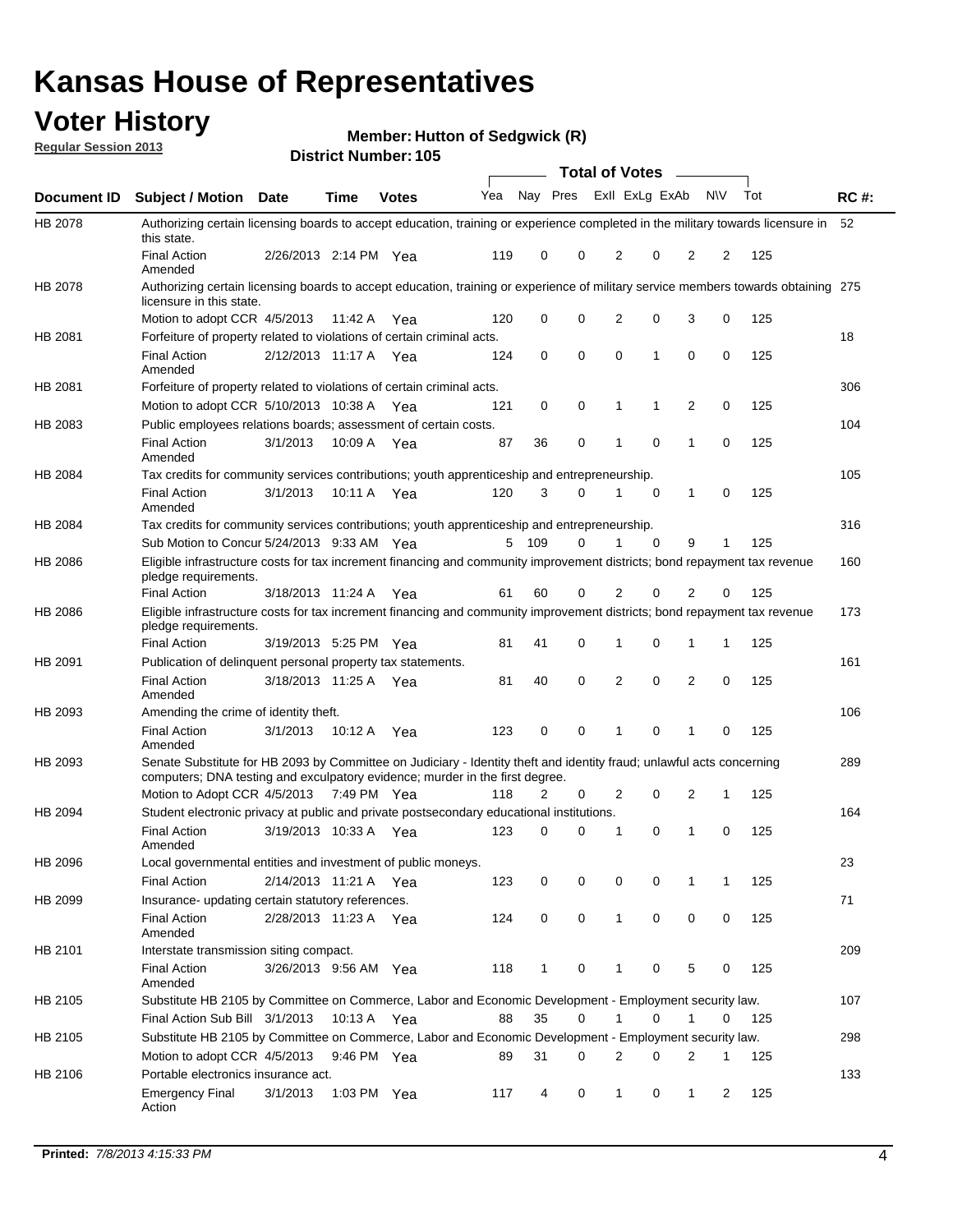### **Voter History**

**Member: Hutton of Sedgwick (R)** 

**Regular Session 2013**

|             |                                                                                                                                                                                                                                                                      |                       |             |              |     |              |   | <b>Total of Votes</b>   |   | $\sim$         |                |     |             |
|-------------|----------------------------------------------------------------------------------------------------------------------------------------------------------------------------------------------------------------------------------------------------------------------|-----------------------|-------------|--------------|-----|--------------|---|-------------------------|---|----------------|----------------|-----|-------------|
| Document ID | <b>Subject / Motion</b>                                                                                                                                                                                                                                              | <b>Date</b>           | <b>Time</b> | <b>Votes</b> | Yea |              |   | Nay Pres Exll ExLg ExAb |   |                | N\V            | Tot | <b>RC#:</b> |
| HB 2107     | Insurance; enacting the electronic notice and document act.                                                                                                                                                                                                          |                       |             |              |     |              |   |                         |   |                |                |     | 134         |
|             | <b>Emergency Final</b><br><b>Action Amend</b>                                                                                                                                                                                                                        | 3/1/2013              | 1:04 PM Yea |              | 121 | 0            | 0 | 1                       | 0 | 1              | 2              | 125 |             |
| HB 2107     | Insurance; enacting the electronic notice and document act, return of premiums separate from the notice of adverse<br>underwriting decision, statutory updates, uninsurable health plan increase in lifetime limit, mandate lite, certain company<br>dividend plans. |                       |             |              |     |              |   |                         |   |                |                |     | 281         |
|             | Motion to Adopt CCR 4/5/2013                                                                                                                                                                                                                                         |                       | 4:06 PM Yea |              | 69  | 50           | 0 | 2                       | 0 | 3              | 1              | 125 |             |
| HB 2109     | School finance; military pupil count.                                                                                                                                                                                                                                |                       |             |              |     |              |   |                         |   |                |                |     | 108         |
|             | <b>Final Action</b>                                                                                                                                                                                                                                                  | 3/1/2013              | 10:15 A     | Yea          | 104 | 19           | 0 | 1                       | 0 | 1              | 0              | 125 |             |
| HB 2109     | Enacting the Kansas children's protection act.                                                                                                                                                                                                                       |                       |             |              |     |              |   |                         |   |                |                |     | 277         |
|             | Motion to Adopt CCR 4/5/2013                                                                                                                                                                                                                                         |                       | 12:31 P Yea |              | 116 | 2            | 0 | 2                       | 0 | 3              | 2              | 125 |             |
| HB 2112     | Campaign finance; transfer of campaign money to another candidacy.                                                                                                                                                                                                   |                       |             |              |     |              |   |                         |   |                |                |     | 72          |
|             | <b>Final Action</b><br>Amended                                                                                                                                                                                                                                       | 2/28/2013 11:25 A Yea |             |              | 95  | 29           | 0 | 1                       | 0 | 0              | 0              | 125 |             |
| HB 2114     | Debt setoff; collection assistance fee.                                                                                                                                                                                                                              |                       |             |              |     |              |   |                         |   |                |                |     | 21          |
|             | <b>Final Action</b>                                                                                                                                                                                                                                                  | 2/13/2013 11:34 A     |             | Yea          | 90  | 32           | 0 | 0                       | 0 | 3              | 0              | 125 |             |
| HB 2115     | Relating to the employment of retired judges and justices.                                                                                                                                                                                                           |                       |             |              |     |              |   |                         |   |                |                |     | 73          |
|             | <b>Final Action</b>                                                                                                                                                                                                                                                  | 2/28/2013 11:27 A     |             | Yea          | 124 | 0            | 0 | 1                       | 0 | 0              | 0              | 125 |             |
| HB 2115     | Courts; employment of retired judges and justices; court debt setoff.                                                                                                                                                                                                |                       |             |              |     |              |   |                         |   |                |                |     | 309         |
|             | Motion to Adopt CCR 5/14/2013 2:14 PM ExAb                                                                                                                                                                                                                           |                       |             |              | 100 | 13           | 0 | 1                       | 0 | 9              | $\overline{2}$ | 125 |             |
| HB 2118     | Preservation of historic property; environs authority deleted.                                                                                                                                                                                                       |                       |             |              |     |              |   |                         |   |                |                |     | 62          |
|             | <b>Final Action</b>                                                                                                                                                                                                                                                  | 2/27/2013 12:30 P     |             | Yea          | 99  | 24           | 0 | 1                       | 0 | 1              | 0              | 125 |             |
| HB 2120     | Updating provisions relating to the Kansas bureau of investigations DNA database.                                                                                                                                                                                    |                       |             |              |     |              |   |                         |   |                |                |     | 109         |
|             | <b>Final Action</b><br>Amended                                                                                                                                                                                                                                       | 3/1/2013              | 10:16 A     | Yea          | 121 | 2            | 0 | 1                       | 0 | 1              | 0              | 125 |             |
| HB 2120     | Updating provisions relating to DNA collection and DNA evidence; amending the definition of a bet for purposes of the Kansas 302<br>criminal code; sentencing for possession of a firearm during a drug felony<br>Motion to adopt CCR 5/9/2013 11:32 A Yea           |                       |             |              | 74  | 49           | 0 | 1                       | 0 | 1              | 0              | 125 |             |
| HB 2122     | Real estate brokers and salespersons; licensing requirements; sales transaction requirements.                                                                                                                                                                        |                       |             |              |     |              |   |                         |   |                |                |     | 37          |
|             | <b>Final Action</b><br>Amended                                                                                                                                                                                                                                       | 2/20/2013 11:13 A Yea |             |              | 121 | 1            | 0 |                         | 0 | 2              | 0              | 125 |             |
| HB 2125     | Increasing real estate broker's and salesperson's license fees.                                                                                                                                                                                                      |                       |             |              |     |              |   |                         |   |                |                |     | 38          |
|             | <b>Final Action</b>                                                                                                                                                                                                                                                  | 2/20/2013 12:16 P     |             | Yea          | 71  | 50           | 1 | 0                       | 0 | 0              | 3              | 125 |             |
| HB 2128     | Open records act; exceptions.                                                                                                                                                                                                                                        |                       |             |              |     |              |   |                         |   |                |                |     | 74          |
|             | <b>Final Action</b><br>Amended                                                                                                                                                                                                                                       | 2/28/2013 11:28 A     |             | Yea          | 124 | 0            | 0 | 1                       | 0 | 0              | 0              | 125 |             |
| HB 2128     | Open records act; exceptions.                                                                                                                                                                                                                                        |                       |             |              |     |              |   |                         |   |                |                |     | 259         |
|             | Motion to Concur                                                                                                                                                                                                                                                     | 4/3/2013              | 10:29 A     | Yea          | 119 | 0            | 0 | 1                       | 0 | 3              | $\overline{2}$ | 125 |             |
| HB 2130     | Elections; petition circulators.                                                                                                                                                                                                                                     |                       |             |              |     |              |   |                         |   |                |                |     | 30          |
|             | <b>Final Action</b>                                                                                                                                                                                                                                                  | 2/18/2013 11:17 A     |             | Yea          | 118 | $\mathbf{1}$ | 0 | 2                       | 0 | 4              | 0              | 125 |             |
| HB 2135     | Property tax exemption; military housing.                                                                                                                                                                                                                            |                       |             |              |     |              |   |                         |   |                |                |     | 162         |
|             | <b>Final Action</b>                                                                                                                                                                                                                                                  | 3/18/2013 11:27 A     |             | Nay          | 117 | 4            | 0 | $\overline{2}$          | 0 | $\overline{2}$ | 0              | 125 |             |
| HB 2138     | Repealing statutes related to oil and gas.                                                                                                                                                                                                                           |                       |             |              |     |              |   |                         |   |                |                |     | 53          |
|             | <b>Final Action</b><br>Amended                                                                                                                                                                                                                                       | 2/26/2013 2:16 PM Yea |             |              | 119 | 0            | 0 | $\overline{c}$          | 0 | $\overline{2}$ | $\overline{2}$ | 125 |             |
| HB 2139     | Canceled warrants.                                                                                                                                                                                                                                                   |                       |             |              |     |              |   |                         |   |                |                |     | 75          |
|             | <b>Final Action</b><br>Amended                                                                                                                                                                                                                                       | 2/28/2013 11:30 A     |             | Yea          | 99  | 25           | 0 | $\mathbf{1}$            | 0 | 0              | 0              | 125 |             |
| HB 2139     | Canceled warrants.                                                                                                                                                                                                                                                   |                       |             |              |     |              |   |                         |   |                |                |     | 266         |
|             | Motion to Concur                                                                                                                                                                                                                                                     | 4/4/2013              | 2:40 PM     | Yea          | 114 | 8            | 0 | 1                       | 0 | 2              | 0              | 125 |             |
| HB 2140     | Repealing K.S.A. 72-60b03                                                                                                                                                                                                                                            |                       |             |              |     |              |   |                         |   |                |                |     | 39          |
|             | <b>Final Action</b>                                                                                                                                                                                                                                                  | 2/20/2013 12:17 P     |             | Yea          | 122 | 0            | 0 | 0                       | 0 | 0              | 3              | 125 |             |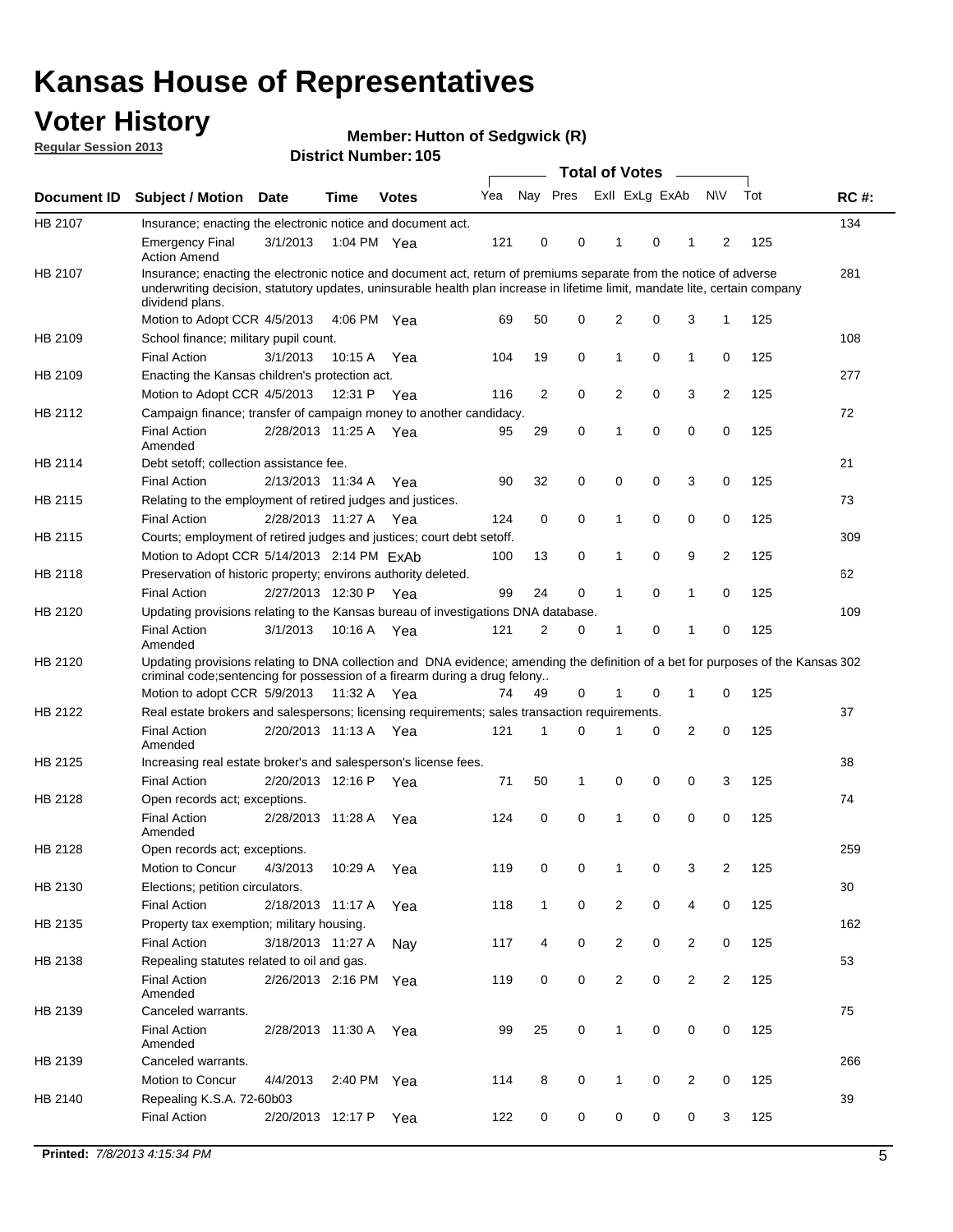### **Voter History**

**Regular Session 2013**

**Member: Hutton of Sedgwick (R)** 

|                |                                                                                                                                              |          |                       |              |     |    | <b>Total of Votes</b>   |              |   | <b>Contract Contract</b> |           |     |             |
|----------------|----------------------------------------------------------------------------------------------------------------------------------------------|----------|-----------------------|--------------|-----|----|-------------------------|--------------|---|--------------------------|-----------|-----|-------------|
| Document ID    | <b>Subject / Motion Date</b>                                                                                                                 |          | Time                  | <b>Votes</b> | Yea |    | Nay Pres Exll ExLg ExAb |              |   |                          | <b>NV</b> | Tot | <b>RC#:</b> |
| HB 2141        | Repealer; elections process for certain unified school districts.                                                                            |          |                       |              |     |    |                         |              |   |                          |           |     | 24          |
|                | <b>Final Action</b>                                                                                                                          |          | 2/14/2013 11:23 A     | Yea          | 123 | 0  | 0                       | 0            | 0 | 1                        | 1         | 125 |             |
| <b>HB 2142</b> | Certain educational statutes concerning USD land transfers and higher education loan and grant programs.                                     |          |                       |              |     |    |                         |              |   |                          |           |     | 40          |
|                | Final Action                                                                                                                                 |          | 2/20/2013 12:19 P Yea |              | 122 | 0  | 0                       | $\Omega$     | 0 | $\Omega$                 | 3         | 125 |             |
| HB 2143        | Repealing outdated provisions relating to the purchase of certain real estate by the department of corrections.                              |          |                       |              |     |    |                         |              |   |                          |           |     | 34          |
|                | <b>Final Action</b>                                                                                                                          |          | 2/20/2013 11:09 A Yea |              | 122 | 0  | 0                       | 1            | 0 | 2                        | 0         | 125 |             |
| HB 2144        | Repealing unnecessary statutes relating to juveniles.                                                                                        |          |                       |              |     |    |                         |              |   |                          |           |     | 76          |
|                | <b>Final Action</b>                                                                                                                          |          | 2/28/2013 11:32 A Yea |              | 124 | 0  | 0                       | 1            | 0 | 0                        | 0         | 125 |             |
| HB 2145        | Repealing K.S.A. 75-5028; concerning the sale of real estate by the secretary of transportation.                                             |          |                       |              |     |    |                         |              |   |                          |           |     | 35          |
|                | <b>Final Action</b>                                                                                                                          |          | 2/20/2013 11:11 A Yea |              | 122 | 0  | 0                       | 1            | 0 | 2                        | 0         | 125 |             |
| HB 2146        | Repealing the cancer drug repository program K.S.A. 2012 Supp. 65-1664 through 65-1667 and amending K.S.A. 2012 Supp. 77<br>65-1636.         |          |                       |              |     |    |                         |              |   |                          |           |     |             |
|                | <b>Final Action</b>                                                                                                                          |          | 2/28/2013 11:33 A     | Yea          | 124 | 0  | 0                       |              | 0 | 0                        | 0         | 125 |             |
| HB 2147        | Repealer; use of metric system on certain road signs and markers, moving of heavy vehicles on bridges or culverts, interstate 94<br>bridges. |          |                       |              |     |    |                         |              |   |                          |           |     |             |
|                | <b>Final Action</b>                                                                                                                          | 3/1/2013 |                       | 9:52 AM Yea  | 123 | 0  | 0                       |              | 0 | 1                        | 0         | 125 |             |
| HB 2148        | Repealers; postsecondary education scholarship provisions.                                                                                   |          |                       |              |     |    |                         |              |   |                          |           |     | 41          |
|                | <b>Final Action</b>                                                                                                                          |          | 2/20/2013 12:21 P     | Yea          | 106 | 16 | 0                       | 0            | 0 | $\mathbf 0$              | 3         | 125 |             |
| HB 2149        | Repealers; postsecondary education student loans and tuition grants.                                                                         |          |                       |              |     |    |                         |              |   |                          |           |     | 42          |
|                | <b>Final Action</b>                                                                                                                          |          | 2/20/2013 12:22 P     | Yea          | 108 | 14 | 0                       | 0            | 0 | 0                        | 3         | 125 |             |
| HB 2149        | Repealing a \$500,000 transfer from highway patrol training center fund to the state general fund.                                           |          |                       |              |     |    |                         |              |   |                          |           |     | 314         |
|                | <b>Motion to Concur</b>                                                                                                                      |          | 5/23/2013 10:22 A Yea |              | 113 | 0  | 0                       |              | 0 | 8                        | 3         | 125 |             |
| HB 2150        | Repealers; workforce development loan program act.                                                                                           |          |                       |              |     |    |                         |              |   |                          |           |     | 78          |
|                | <b>Final Action</b>                                                                                                                          |          | 2/28/2013 11:34 A Yea |              | 94  | 30 | 0                       | 1            | 0 | 0                        | 0         | 125 |             |
| HB 2150        | Senate Substitute for HB 2150 by Committee on Commerce--Concerning the Kansas employment first oversight commission.                         |          |                       |              |     |    |                         |              |   |                          |           |     | 267         |
|                | Motion to Concur                                                                                                                             |          | 4/4/2013 2:44 PM Yea  |              | 110 | 12 | 0                       | 1            | 0 | 2                        | 0         | 125 |             |
| HB 2151        | Repealers; report on medically underserved areas of the state.                                                                               |          |                       |              |     |    |                         |              |   |                          |           |     | 63          |
|                | <b>Final Action</b>                                                                                                                          |          | 2/27/2013 12:31 P     | Yea          | 123 | 0  | 0                       | 1            | 0 | 1                        | 0         | 125 |             |
| HB 2152        | Repealer: uniform land sales practices act.                                                                                                  |          |                       |              |     |    |                         |              |   |                          |           |     | 36          |
|                | <b>Final Action</b>                                                                                                                          |          | 2/20/2013 11:12 A     | Yea          | 122 | 0  | 0                       | 1            | 0 | $\overline{2}$           | 0         | 125 |             |
| HB 2153        | Unused medications act; dontating entities.                                                                                                  |          |                       |              |     |    |                         |              |   |                          |           |     | 64          |
|                | <b>Final Action</b><br>Amended                                                                                                               |          | 2/27/2013 12:33 P     | Yea          | 123 | 0  | 0                       | 1            | 0 | 1                        | 0         | 125 |             |
| HB 2154        | Senate Substitute for HB 2154 by Committee on Public Health and Welfare--Cosmetology; relating to licensure and renewal of 31                |          |                       |              |     |    |                         |              |   |                          |           |     |             |
|                | persons, salons and clinics.<br><b>Final Action</b><br>Amended                                                                               |          | 2/18/2013 11:19 A     | Yea          | 119 | 0  | 0                       | 2            | 0 | 4                        | 0         | 125 |             |
| HB 2155        | Cosmetology; relating to licensure and renewal.                                                                                              |          |                       |              |     |    |                         |              |   |                          |           |     | 32          |
|                | <b>Final Action</b><br>Amended                                                                                                               |          | 2/18/2013 11:21 A Yea |              | 119 | 0  | 0                       | 2            | 0 |                          | 0         | 125 |             |
| HB 2156        | Repealers; school finance; area vocational school fund; local effort as applied to U.S.D. No. 450                                            |          |                       |              |     |    |                         |              |   |                          |           |     | 43          |
|                | Final Action                                                                                                                                 |          | 2/20/2013 12:23 P     | Yea          | 122 | 0  | 0                       | 0            | 0 | 0                        | 3         | 125 |             |
| HB 2160        | Quality care assessment on skilled nursing care facilities.                                                                                  |          |                       |              |     |    |                         |              |   |                          |           |     | 144         |
|                | Final Action                                                                                                                                 | 3/7/2013 | 12:13 P               | Yea          | 100 | 21 | 0                       | 1            | 0 | 3                        | 0         | 125 |             |
| HB 2162        | Prohibition on use of state appropriated moneys to lobby relating to gun control at federal, state and local ogvernment level.               |          |                       |              |     |    |                         |              |   |                          |           |     | 79          |
|                | Final Action<br>Amended                                                                                                                      |          | 2/28/2013 11:36 A Yea |              | 120 | 4  | 0                       | 1            | 0 | 0                        | 0         | 125 |             |
| HB 2162        | Prohibition on use of state appropriated moneys to lobby at federal, state and local government levels relating to gun control.              |          |                       |              |     |    |                         |              |   |                          |           |     | 312         |
|                | Motion to adopt CCR 5/21/2013 2:52 PM Nay                                                                                                    |          |                       |              | 83  | 28 | $\Omega$                | 1            | 0 | 13                       | 0         | 125 |             |
| HB 2163        | Relating to garnishment proceedings.                                                                                                         |          |                       |              |     |    |                         |              |   |                          |           |     | 80          |
|                | <b>Final Action</b>                                                                                                                          |          | 2/28/2013 11:37 A     | Yea          | 124 | 0  | 0                       | $\mathbf{1}$ | 0 | 0                        | 0         | 125 |             |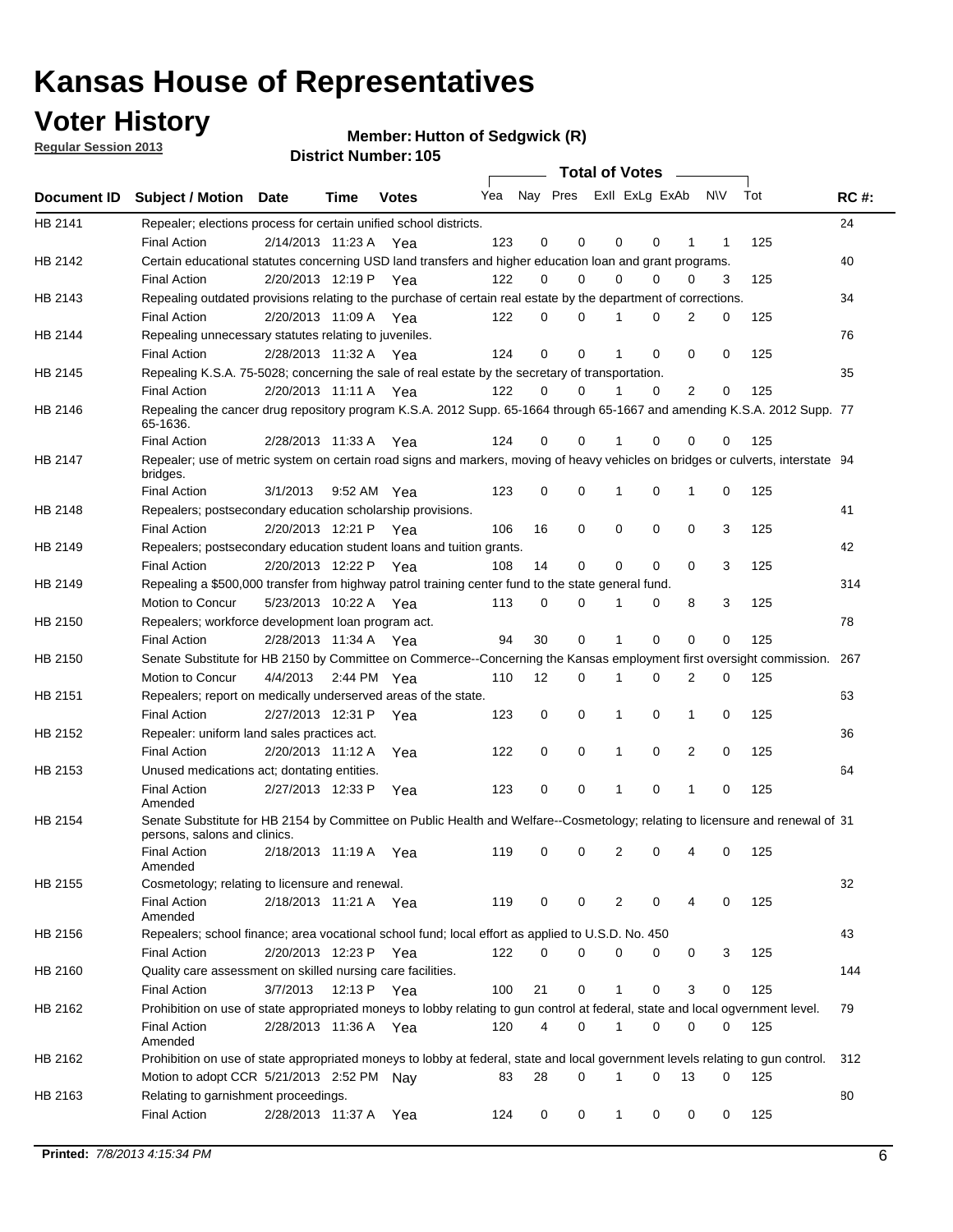### **Voter History**

**Regular Session 2013**

#### **Member: Hutton of Sedgwick (R)**

|                    |                                                                                                                                                                                                                                    |                       |             | טטו הסעוווטנו ועוווט |              |              |          | <b>Total of Votes</b> |          | $\sim$ |                |     |             |
|--------------------|------------------------------------------------------------------------------------------------------------------------------------------------------------------------------------------------------------------------------------|-----------------------|-------------|----------------------|--------------|--------------|----------|-----------------------|----------|--------|----------------|-----|-------------|
| <b>Document ID</b> | <b>Subject / Motion Date</b>                                                                                                                                                                                                       |                       | Time        | <b>Votes</b>         | Yea Nay Pres |              |          | Exll ExLg ExAb        |          |        | <b>NV</b>      | Tot | <b>RC#:</b> |
| HB 2164            | Relating to jurors; information disqualifying prospective juror from jury service.                                                                                                                                                 |                       |             |                      |              |              |          |                       |          |        |                |     | 47          |
|                    | <b>Final Action</b><br>Amended                                                                                                                                                                                                     | 2/25/2013 12:12 P Yea |             |                      | 75           | 45           | 0        | 0                     | 0        | 0      | 5              | 125 |             |
| HB 2164            | Juries and grand juries.                                                                                                                                                                                                           |                       |             |                      |              |              |          |                       |          |        |                |     | 284         |
|                    | Motion to Adopt CCR 4/5/2013                                                                                                                                                                                                       |                       | 5:53 PM Yea |                      | 92           | 28           | 0        | 2                     | 0        | 2      | $\mathbf 1$    | 125 |             |
| HB 2166            | Sub HB 2166 by Committee on Judiciary -- Relating to the medical assistance recovery program.                                                                                                                                      |                       |             |                      |              |              |          |                       |          |        |                |     | 165         |
|                    | Final Action Sub Bill 3/19/2013 10:34 A Yea<br>Amended                                                                                                                                                                             |                       |             |                      | 112          | 11           | 0        | 1                     | 0        | 1      | 0              | 125 |             |
| HB 2167            | Establishing Native American legislative day at the capitol.                                                                                                                                                                       |                       |             |                      |              |              |          |                       |          |        |                |     | 54          |
|                    | <b>Final Action</b>                                                                                                                                                                                                                | 2/26/2013 2:17 PM Yea |             |                      | 119          | 0            | 0        | 2                     | 0        | 2      | 2              | 125 |             |
| HB 2167            | Senate Substitute for HB 2167 by Committee on Federal and State Affairs -- Concerning fireworks; regulations thereof.                                                                                                              |                       |             |                      |              |              |          |                       |          |        |                |     | 261         |
|                    | Motion to Concur                                                                                                                                                                                                                   | 4/4/2013              | 11:11 A Yea |                      | 100          | 23           | 0        | 1                     | 0        | 1      | 0              | 125 |             |
| HB 2169            | Allowing for proceedings to determine final disposition of prisoner's pending probation revocations.                                                                                                                               |                       |             |                      |              |              |          |                       |          |        |                |     | 49          |
|                    | <b>Final Action</b>                                                                                                                                                                                                                | 2/26/2013 2:10 PM Yea |             |                      | 119          | 0            | 0        | 0                     | 0        | 0      | 6              | 125 |             |
| HB 2170            | Concerning sentencing dispositions, probation and postrelease supervision.                                                                                                                                                         |                       |             |                      |              |              |          |                       |          |        |                |     | 110         |
|                    | <b>Final Action</b><br>Amended                                                                                                                                                                                                     | 3/1/2013              | 10:23 A Yea |                      | 79           | 44           | 0        | 1                     | 0        | 1      | 0              | 125 |             |
| HB 2170            | Concerning sentencing dispositions, probation and postrelease supervision.                                                                                                                                                         |                       |             |                      |              |              |          |                       |          |        |                |     | 256         |
|                    | Motion to Concur                                                                                                                                                                                                                   | 4/1/2013              | 10:54 A     | Yea                  | 75           | 44           | 0        | $\mathbf{1}$          | 0        | 2      | 3              | 125 |             |
| HB 2172            | Cemeteries; cemetery corporations and cemetery merchandise.                                                                                                                                                                        |                       |             |                      |              |              |          |                       |          |        |                |     | 81          |
|                    | <b>Final Action</b><br>Amended                                                                                                                                                                                                     | 2/28/2013 11:38 A Yea |             |                      | 124          | 0            | $\Omega$ | 1                     | $\Omega$ | 0      | 0              | 125 |             |
| HB 2176            | The Eisenhower foundation license plate.                                                                                                                                                                                           |                       |             |                      |              |              |          |                       |          |        |                |     | 57          |
|                    | <b>Final Action</b>                                                                                                                                                                                                                | 2/27/2013 12:11 P     |             | Yea                  | 112          | 11           | 0        | 0                     | 0        |        | 1              | 125 |             |
| HB 2177            | Relating to motor carriers; concerning safety rules and regulations; certificates of convenience and necessity; transportation of 55<br>certain materials.                                                                         |                       |             |                      |              |              |          |                       |          |        |                |     |             |
|                    | <b>Final Action</b><br>Amended                                                                                                                                                                                                     | 2/26/2013 2:18 PM Yea |             |                      | 119          | 0            | 0        | 2                     | 0        | 2      | $\overline{2}$ | 125 |             |
| HB 2179            | Amending the secretary of labor's role of taking assignment of wage claims.                                                                                                                                                        |                       |             |                      |              |              |          |                       |          |        |                |     | 111         |
|                    | <b>Final Action</b><br>Amended                                                                                                                                                                                                     | 3/1/2013              | 10:24 A Yea |                      | 87           | 36           | 0        | 1                     | $\Omega$ |        | 0              | 125 |             |
| HB 2181            | Authorizing licensing bodies to accept certain online distance education courses towards licensure for military service member 55<br>applicants                                                                                    |                       |             |                      |              |              |          |                       |          |        |                |     |             |
|                    | <b>Final Action</b>                                                                                                                                                                                                                | 2/27/2013 12:34 P     |             | Yea                  | 123          | 0            | 0        | 1                     | 0        | 1      | 0              | 125 |             |
| HB 2182            | Relating to grand juries.                                                                                                                                                                                                          |                       |             |                      |              |              |          |                       |          |        |                |     | 152         |
|                    | <b>Final Action</b><br>Amended                                                                                                                                                                                                     | 3/13/2013 11:20 A     |             | Yea                  | 100          | 24           | 0        | 0                     | 0        | 1      | 0              | 125 |             |
| HB 2183            | Substitute HB 2183 by Committee on Health and Human Services - - designation and control of infectious and contagious<br>diseases.                                                                                                 |                       |             |                      |              |              |          |                       |          |        |                |     | 112         |
|                    | Final Action Sub Bill 3/1/2013<br>Amended                                                                                                                                                                                          |                       |             | 10:26 A Yea          | 122          | $\mathbf{1}$ | 0        | 1                     | 0        | 1      | 0              | 125 |             |
| HB 2183            | Substitute HB 2183 by Committee on Health and Human Services -- department of health and environment statutory duties<br>and functions, infectious and contagious diseases, laboratory services, health information technology and |                       |             |                      |              |              |          |                       |          |        |                |     | 297         |
|                    | Motion to Adopt CCR 4/5/2013                                                                                                                                                                                                       |                       | 9:37 PM Yea |                      | 120          | 0            | 0        | 2                     | 0        | 2      | $\mathbf 1$    | 125 |             |
| HB 2185            | Consolidation of citites and counties; dual majority vote.                                                                                                                                                                         |                       |             |                      |              |              |          |                       |          |        |                |     | 113         |
|                    | <b>Final Action</b><br>Amended                                                                                                                                                                                                     | 3/1/2013              |             | 10:27 A Yea          | 119          | 4            | 0        | 1                     | 0        | 1      | 0              | 125 |             |
| HB 2193            | Public facilities; accessiblity standards for disabled persons.                                                                                                                                                                    |                       |             |                      |              |              |          |                       |          |        |                |     | 145         |
|                    | <b>Final Action</b>                                                                                                                                                                                                                | 3/7/2013              | 12:14 P     | Yea                  | 121          | 0            | 0        | 1                     | 0        | 3      | 0              | 125 |             |
| HB 2195            | Claims against the state; 2012 Joint Committee recommendations.                                                                                                                                                                    |                       |             |                      |              |              |          |                       |          |        |                |     | 146         |
|                    | <b>Final Action</b><br>Amended                                                                                                                                                                                                     | 3/7/2013              | 12:16 P Yea |                      | 110          | 10           | 0        | $\mathbf{1}$          | 0        | 3      | $\mathbf{1}$   | 125 |             |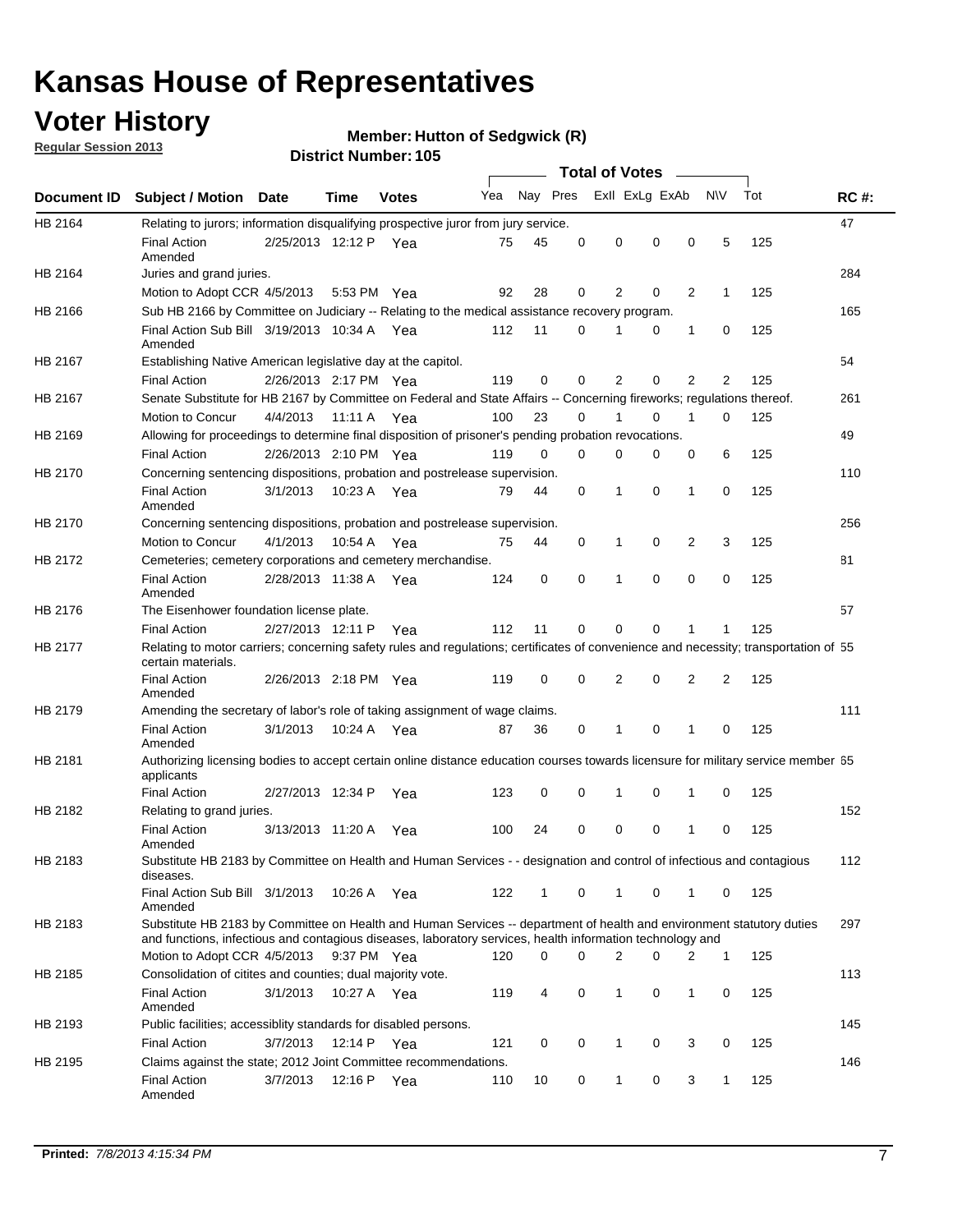### **Voter History**

**Member: Hutton of Sedgwick (R)** 

**Regular Session 2013**

|                |                                                                                                                                                                             |                       |             |              |     |          |          | <b>Total of Votes</b> |   |              |            |     |             |
|----------------|-----------------------------------------------------------------------------------------------------------------------------------------------------------------------------|-----------------------|-------------|--------------|-----|----------|----------|-----------------------|---|--------------|------------|-----|-------------|
| Document ID    | <b>Subject / Motion Date</b>                                                                                                                                                |                       | Time        | <b>Votes</b> | Yea | Nay Pres |          | Exll ExLg ExAb        |   |              | <b>N/A</b> | Tot | <b>RC#:</b> |
| HB 2197        | Kansas state high school activities association; membership of board of directors and executive board.                                                                      |                       |             |              |     |          |          |                       |   |              |            |     | 249         |
|                | <b>Emergency Final</b><br><b>Action Amend</b>                                                                                                                               | 3/26/2013 8:46 PM Yea |             |              | 69  | 53       | 0        |                       | 0 | 2            | 0          | 125 |             |
| HB 2199        | Second amendment protection act.                                                                                                                                            |                       |             |              |     |          |          |                       |   |              |            |     | 157         |
|                | <b>Final Action</b><br>Amended                                                                                                                                              | 3/14/2013 11:34 A     |             | Yea          | 94  | 29       | 0        | 0                     | 0 | 2            | 0          | 125 |             |
| HB 2199        | Senate Substitute for HB 2199 by Committee on Federal and State Affairs--Secretary of Administration; successor; diretor of                                                 |                       |             |              |     |          |          |                       |   |              |            |     | 313         |
|                | accounts and reports; certain rules and regulations; Kansas liquor control act.                                                                                             |                       |             |              |     |          |          |                       |   |              |            |     |             |
|                | Motion to adopt CCR 5/22/2013 2:17 PM Yea                                                                                                                                   |                       |             |              | 89  | 23       | 0        | 1                     | 0 | 12           | 0          | 125 |             |
| HB 2200        | Executive chief information technology officer; office of information tehcnology services.                                                                                  |                       |             |              |     |          |          |                       |   |              |            |     | 114         |
|                | <b>Final Action</b><br>Amended                                                                                                                                              | 3/1/2013              | 10:28 A     | Yea          | 121 | 2        | 0        | 1                     | 0 | 1            | 0          | 125 |             |
| HB 2201        | Telecommunications; regulation by the state corporation commission and distributions from the Kansas universal service<br>fund.                                             |                       |             |              |     |          |          |                       |   |              |            |     | 33          |
|                | <b>Final Action</b><br>Amended                                                                                                                                              | 2/18/2013 11:24 A     |             | Yea          | 118 | 1        | 0        | 2                     | 0 | 4            | 0          | 125 |             |
| HB 2201        | Telecommunications; regulation by the state corporation commission and distributions from the Kansas universal service<br>fund.                                             |                       |             |              |     |          |          |                       |   |              |            |     | 278         |
|                | Motion to Adopt CCR 4/5/2013                                                                                                                                                |                       | 12:57 P     | Yea          | 99  | 20       | 0        | 2                     | 0 | 3            | 1          | 125 |             |
| HB 2202        | Providing automatic relief from certain motor carrier restrictions upon the governor's declaration of emergency.                                                            |                       |             |              |     |          |          |                       |   |              |            |     | 44          |
|                | <b>Final Action</b><br>Amended                                                                                                                                              | 2/20/2013 12:25 P     |             | Yea          | 122 | 0        | 0        | 0                     | 0 | 0            | 3          | 125 |             |
| HB 2203        | Relating to exercise of religion.                                                                                                                                           |                       |             |              |     |          |          |                       |   |              |            |     | 115         |
|                | <b>Final Action</b><br>Amended                                                                                                                                              | 3/1/2013              | 10:31 A     | Yea          | 109 | 14       | 0        | 1                     | 0 | 1            | 0          | 125 |             |
| HB 2203        | Relating to exercise of religion.                                                                                                                                           |                       |             |              |     |          |          |                       |   |              |            |     | 200         |
|                | Motion to Concur                                                                                                                                                            | 3/25/2013 9:41 AM     |             | Yea          | 109 | 12       | 0        | 2                     | 0 | 2            | 0          | 125 |             |
| HB 2204        | Relating to redemption of real property.                                                                                                                                    |                       |             |              |     |          |          |                       |   |              |            |     | 116         |
|                | <b>Final Action</b><br>Amended                                                                                                                                              | 3/1/2013              | 10:32 A     | Yea          | 123 | 0        | 0        | 1                     | 0 | 1            | 0          | 125 |             |
| HB 2204        | Extending the judicial branch surcharge for two years.                                                                                                                      |                       |             |              |     |          |          |                       |   |              |            |     | 308         |
|                | Motion to adopt CCR 5/13/2013 10:38 A                                                                                                                                       |                       |             | Yea          | 121 | 1        | 0        | 0                     | 0 | 3            | 0          | 125 |             |
| HB 2205        | Adoption hearings; time and waiver of notice.                                                                                                                               |                       |             |              |     |          |          |                       |   |              |            |     | 117         |
|                | <b>Final Action</b><br>Amended                                                                                                                                              | 3/1/2013              | 10:33 A Yea |              | 123 | 0        | 0        | 1                     | 0 | 1            | 0          | 125 |             |
| HB 2207        | Substitute HB 2207 by Committee on Agriculture and Natural Resources--Amending provisions relating to the regulation and<br>certification of animal feeding facilities.     |                       |             |              |     |          |          |                       |   |              |            |     | 56          |
|                | Final Action Sub Bill 2/26/2013 2:20 PM Yea                                                                                                                                 |                       |             |              | 119 | 0        | 0        | 2                     | 0 | 2            | 2          | 125 |             |
| <b>HB 2207</b> | Substitute HB 2207 by Committee on Agriculture and Natural Resources--Amending provisions relating to the regulation and 257<br>certification of animal feeding facilities. |                       |             |              |     |          |          |                       |   |              |            |     |             |
|                | Motion to Concur                                                                                                                                                            | 4/1/2013 2:23 PM Yea  |             |              | 119 | 0        | 0        | 1                     | 0 | 3            | 2          | 125 |             |
| HB 2209        | Amendments to the Kansas offender registration act.                                                                                                                         |                       |             |              |     |          |          |                       |   |              |            |     | 66          |
|                | Final Action<br>Amended                                                                                                                                                     | 2/27/2013 12:35 P Yea |             |              | 123 | 0        | 0        | $\mathbf{1}$          | 0 | $\mathbf{1}$ | 0          | 125 |             |
| HB 2210        | Elections; change of party affiliation.                                                                                                                                     |                       |             |              |     |          |          |                       |   |              |            |     | 132         |
|                | <b>Emergency Final</b><br><b>Action Amend</b>                                                                                                                               | 3/1/2013              |             | 1:02 PM Yea  | 72  | 49       | 0        |                       | 0 | 1            | 2          | 125 |             |
| HB 2212        | Concerning the requirements to receiving a service grant through the veterans claims assistance program.                                                                    |                       |             |              |     |          |          |                       |   |              |            |     | 118         |
|                | Final Action                                                                                                                                                                | 3/1/2013              | 10:34 A Yea |              | 123 | 0        | 0        | $\mathbf{1}$          | 0 | 1            | 0          | 125 |             |
| HB 2213        | Member elections and retirement benefit determinations and one-time payments under KPERS act of 2015.                                                                       |                       |             |              |     |          |          |                       |   |              |            |     | 27          |
|                | <b>Final Action</b><br>Amended                                                                                                                                              | 2/15/2013 11:19 A Yea |             |              | 115 | 0        | 0        | 2                     | 2 | 3            | 3          | 125 |             |
| HB 2213        | Member elections and retirement benefit determinations and one-time payments under KPERS act of 2015.                                                                       |                       |             |              |     |          |          |                       |   |              |            |     | 311         |
|                | Motion to adopt CCR 5/20/2013 2:11 PM Yea                                                                                                                                   |                       |             |              | 104 | $\Omega$ | $\Omega$ | 1                     | 0 | 16           | 4          | 125 |             |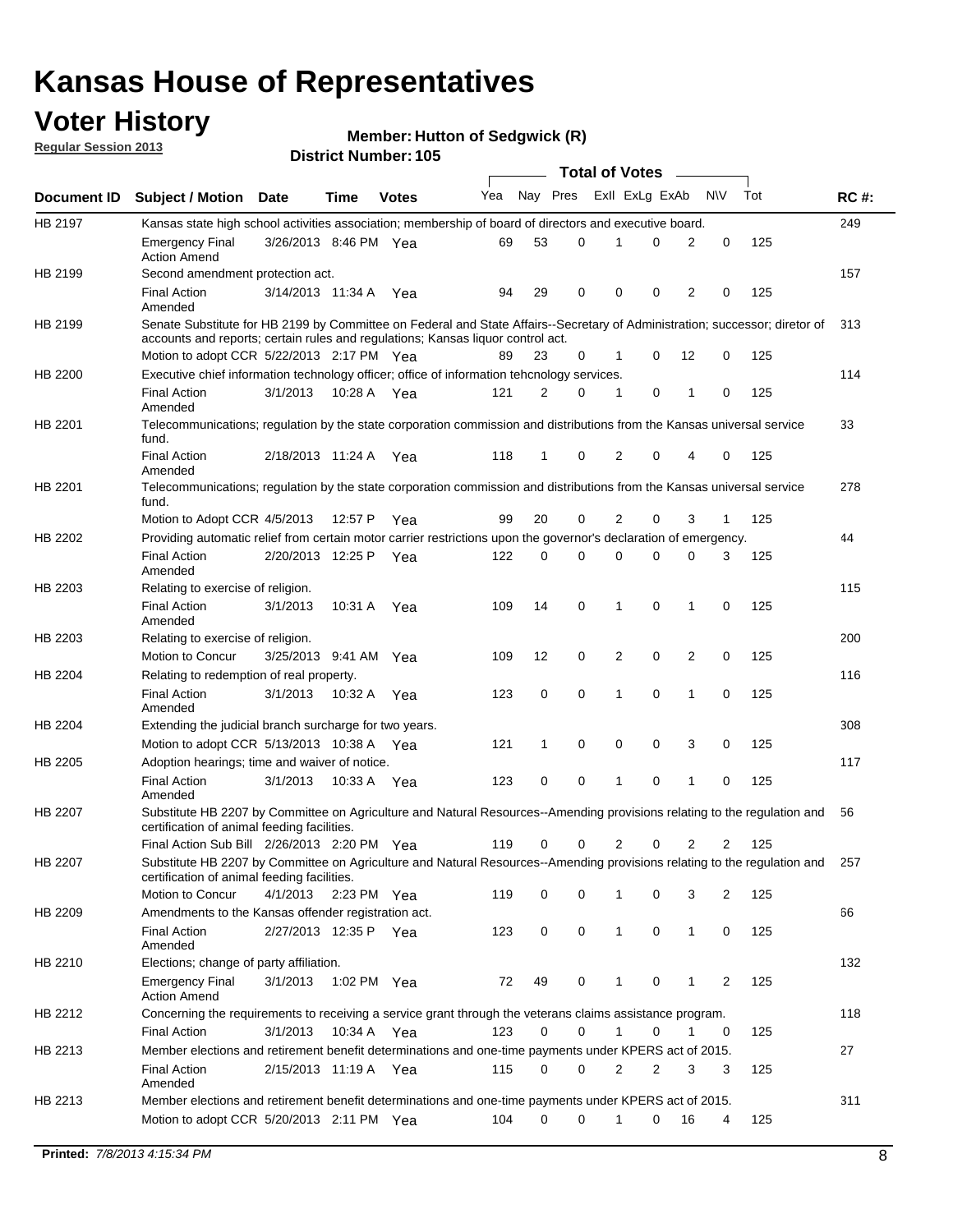### **Voter History**

**Member: Hutton of Sedgwick (R)** 

**Regular Session 2013**

|             |                                                                                                                                                                                                       |                         |             |               |     |          |          | <b>Total of Votes</b> |          | $\overline{\phantom{a}}$ |           |     |             |
|-------------|-------------------------------------------------------------------------------------------------------------------------------------------------------------------------------------------------------|-------------------------|-------------|---------------|-----|----------|----------|-----------------------|----------|--------------------------|-----------|-----|-------------|
| Document ID | Subject / Motion Date                                                                                                                                                                                 |                         | <b>Time</b> | <b>Votes</b>  | Yea | Nay Pres |          | Exll ExLg ExAb        |          |                          | <b>NV</b> | Tot | <b>RC#:</b> |
| HB 2216     | Repealing certain joint committees and amending related statutes; amending the joint committees on special claims against<br>the state.                                                               |                         |             |               |     |          |          |                       |          |                          |           |     | 119         |
|             | <b>Final Action</b><br>Amended                                                                                                                                                                        | 3/1/2013                | 10:36 A     | Yea           | 91  | 32       | 0        | 1                     | 0        | 1                        | 0         | 125 |             |
| HB 2216     | Repealing certain joint committees and amending related statutes; amending the joint committees on special claims against<br>the state.                                                               |                         |             |               |     |          |          |                       |          |                          |           |     | 323         |
|             | Motion to adopt CCR 6/2/2013                                                                                                                                                                          |                         | 12:18 A     | Yea           | 81  | 28       | 0        | 1                     | 0        | 6                        | 9         | 125 |             |
| HB 2217     | Creating the crime of female genital mutilation and setting the penalty.                                                                                                                              |                         |             |               |     |          |          |                       |          |                          |           |     | 120         |
|             | <b>Final Action</b><br>Amended                                                                                                                                                                        | 3/1/2013                |             | 10:37 A Yea   | 123 | 0        | 0        | 1                     | 0        | 1                        | 0         | 125 |             |
| HB 2218     | Driving under the influence of alcohol or drugs; tests; implied consent; administrative hearings.                                                                                                     |                         |             |               |     |          |          |                       |          |                          |           |     | 82          |
|             | <b>Final Action</b>                                                                                                                                                                                   | 2/28/2013 11:40 A Yea   |             |               | 124 | 0        | $\Omega$ |                       | $\Omega$ | 0                        | 0         | 125 |             |
| HB 2218     | Driving under the influence of alcohol or drugs; boating under the influence of alcohol or drugs; tests; implied consent;<br>administrative hearings; aggravated battery DUI.                         |                         |             |               |     |          |          |                       |          |                          |           |     | 303         |
|             | Motion to adopt CCR 5/9/2013                                                                                                                                                                          |                         | 11:46 A Yea |               | 120 | 2        | 0        | 1                     | 0        | 1                        | 1         | 125 |             |
| HB 2221     | Enacting the equal access act; school employees; professional employees organization.                                                                                                                 |                         |             |               |     |          |          |                       |          |                          |           |     | 83          |
|             | <b>Final Action</b>                                                                                                                                                                                   | 2/28/2013 11:42 A Yea   |             |               | 71  | 53       | 0        | 1                     | 0        | 0                        | 0         | 125 |             |
| HB 2222     | School districts; bullying policies.<br>Emergency Final                                                                                                                                               | 3/1/2013                |             | 1:13 PM $Yea$ | 119 | 1        | 1        | 1                     | 0        | 1                        | 2         | 125 | 141         |
| HB 2228     | <b>Action Amend</b><br>Decreased employer payments to group insurance reserve fund for KPERS plan of death and long-term disability benefits<br>during fiscal years 2014 and 2015.                    |                         |             |               |     |          |          |                       |          |                          |           |     | 28          |
|             | <b>Final Action</b><br>Amended                                                                                                                                                                        | 2/15/2013 11:21 A Yea   |             |               | 115 | 0        | 0        | 2                     | 2        | 3                        | 3         | 125 |             |
| HB 2231     | Substitute HB 2231 by Committee on Appropriations - Appropriations for FY 2014, FY 2015, FY 2016, FY 2017 and FY 2018 177<br>for various state agencies; capital improvement projects.                |                         |             |               |     |          |          |                       |          |                          |           |     |             |
|             | Final Action Sub Bill 3/20/2013 10:29 A Yea<br>Amended                                                                                                                                                |                         |             |               | 68  | 55       | 0        | 1                     | 0        | 1                        | 0         | 125 |             |
| HB 2234     | Contracts between the Kansas turnpike authority and the Kansas department of transportation.                                                                                                          |                         |             |               |     |          |          |                       |          |                          |           |     | 151         |
|             | <b>Final Action</b><br>Amended                                                                                                                                                                        | 3/11/2013 11:16 A       |             | Yea           | 81  | 41       | 0        | 0                     | 1        | 2                        | 0         | 125 |             |
| HB 2234     | Naming the secretary of transportation as the director of operations of the Kansas turnpike authority; pertaining to certain<br>contracts between the authority and the department of transportation. |                         |             |               |     |          |          |                       |          |                          |           |     | 299         |
|             | Motion to Adopt CCR 4/5/2013                                                                                                                                                                          |                         |             | 10:12 P Yea   | 76  | 44       | 0        | 2                     | 0        | 2                        | 1         | 125 |             |
| HB 2244     | Taxation of watercraft.<br><b>Emergency Final</b>                                                                                                                                                     | 3/26/2013 8:49 PM Yea   |             |               | 107 | 15       | 0        | 1                     | 0        | 2                        | 0         | 125 | 250         |
|             | <b>Action Amend</b>                                                                                                                                                                                   |                         |             |               |     |          |          |                       |          |                          |           |     |             |
| HB 2249     | City annexation of fire district land; double taxation; refund.                                                                                                                                       |                         |             |               |     |          |          |                       |          |                          |           |     | 121         |
|             | Final Action<br>Amended                                                                                                                                                                               | 3/1/2013  10:39 A   Nay |             |               | 101 | 22       | 0        | $\mathbf{1}$          | $\Omega$ | $\mathbf{1}$             | 0         | 125 |             |
| HB 2249     | Certain property issues; fire districts; historic preservation; solid waste.                                                                                                                          |                         |             |               |     |          |          |                       |          |                          |           |     | 310         |
|             | Motion to Adopt CCR 5/17/2013 10:25 A Yea                                                                                                                                                             |                         |             |               | 92  | 18       | 0        |                       | 0        | 14                       | 0         | 125 |             |
| HB 2252     | Eliminating the statute of limitations for prosecutions of rape and aggravated criminal sodomy.                                                                                                       |                         |             |               |     |          |          |                       |          |                          |           |     | 122         |
|             | <b>Final Action</b><br>Amended                                                                                                                                                                        | 3/1/2013                | 10:40 A Yea |               | 123 | 0        | 0        |                       | 0        | 1                        | 0         | 125 |             |
| HB 2253     | Abortion; prohibiting funding for abortion services; amending late-term abortion and woman's- right-to-know statutes.                                                                                 |                         |             |               |     |          |          |                       |          |                          |           |     | 178         |
|             | <b>Final Action</b><br>Amended                                                                                                                                                                        | 3/20/2013 10:31 A Yea   |             |               | 92  | 31       | 0        | 1                     | 0        | 1                        | 0         | 125 |             |
| HB 2253     | Abortion; prohibiting funding for abortion services; amending late-term abortion and woman's- right-to-know statutes.                                                                                 |                         |             |               |     |          |          |                       |          |                          |           |     | 301         |
|             | Motion to Adopt CCR 4/5/2013                                                                                                                                                                          |                         | 10:34 P Yea |               | 90  | 30       | 0        | 2                     | 0        | 2                        | 1         | 125 |             |
| HB 2255     | Economic development; investments in telecommunications machinery and equipment.                                                                                                                      |                         |             |               |     |          |          |                       |          |                          |           |     | 142         |
|             | EFA Sub Bill<br>Amended                                                                                                                                                                               | 3/1/2013                |             | 1:15 PM Yea   | 116 | 5        | 0        | -1                    | 0        | 1                        | 2         | 125 |             |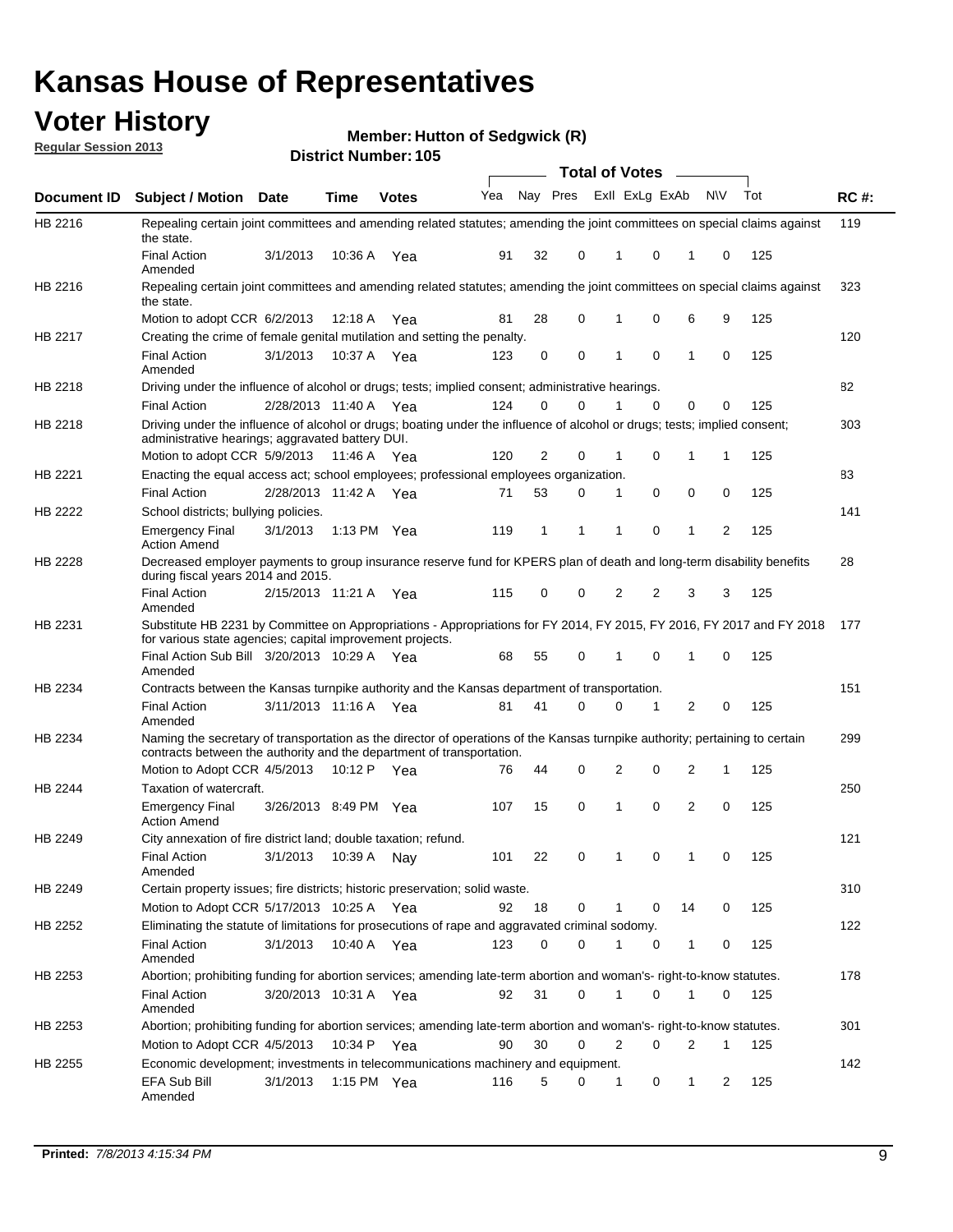### **Voter History**

**Member: Hutton of Sedgwick (R)** 

**Regular Session 2013**

|             |                                                                                                                                                                                       |                       |             |              |     |                         |              | <b>Total of Votes</b> |              | $\sim$         |                |     |             |
|-------------|---------------------------------------------------------------------------------------------------------------------------------------------------------------------------------------|-----------------------|-------------|--------------|-----|-------------------------|--------------|-----------------------|--------------|----------------|----------------|-----|-------------|
| Document ID | <b>Subject / Motion</b>                                                                                                                                                               | Date                  | <b>Time</b> | <b>Votes</b> | Yea | Nay Pres ExII ExLg ExAb |              |                       |              |                | N\V            | Tot | <b>RC#:</b> |
| HB 2259     | Domestic relations; relating to dissolution of marriage;                                                                                                                              |                       |             |              |     |                         |              |                       |              |                |                |     | 58          |
|             | <b>Final Action</b>                                                                                                                                                                   | 2/27/2013 12:12 P Yea |             |              | 123 | $\mathbf 0$             | 0            | 1                     | $\Omega$     | 1              | 0              | 125 |             |
| HB 2261     | Authorizing the expenditure of unencumbered balances held by school district; removing the cap for contingency reserve<br>fund.                                                       |                       |             |              |     |                         |              |                       |              |                |                |     | 48          |
|             | <b>Final Action</b><br>Amended                                                                                                                                                        | 2/25/2013 12:13 P     |             | Yea          | 120 | 0                       | 0            | 0                     | 0            | 0              | 5              | 125 |             |
| HB 2261     | School districts; expenditure of unencumbered bala ces; removing the cap for contingency reserve fund; establishing celebrate 305<br>freedom week; bullying policies, ies.            |                       |             |              |     |                         |              |                       |              |                |                |     |             |
|             | Motion to adopt CCR 5/9/2013                                                                                                                                                          |                       | 2:25 PM Yea |              | 119 | $\mathbf{1}$            | 0            | 1                     | 0            | 4              | 0              | 125 |             |
| HB 2262     | Substitute HB 2262 by Committee on Appropriations - Amending the percentage amount that is deposited into the oil and gas 210<br>valuation depletion trust fund from 12.41% to 8.25%. |                       |             |              |     |                         |              |                       |              |                |                |     |             |
|             | Final Action Sub Bill 3/26/2013 9:58 AM Yea                                                                                                                                           |                       |             |              | 96  | 23                      | 0            |                       | 0            | 5              | 0              | 125 |             |
| HB 2267     | Income tax, credits, high performance incentive program; subtraction modifications, certain expenses related to living dinor<br>organ donations.                                      |                       |             |              |     |                         |              |                       |              |                |                |     | 252         |
|             | <b>Emergency Final</b><br><b>Action Amend</b>                                                                                                                                         | 3/26/2013 8:52 PM Yea |             |              | 106 | 16                      | 0            | 1                     | 0            | 2              | 0              | 125 |             |
| HB 2269     | John Bower memorial highway.                                                                                                                                                          |                       |             |              |     |                         |              |                       |              |                |                |     | 84          |
|             | <b>Final Action</b><br>Amended                                                                                                                                                        | 2/28/2013 11:44 A     |             | Yea          | 114 | 10                      | $\mathbf 0$  | $\mathbf 1$           | $\mathbf 0$  | 0              | $\mathbf 0$    | 125 |             |
| HB 2272     | Exempting IRB-purchased property from property taxatin without state ownerhsip requirement.                                                                                           |                       |             |              |     |                         |              |                       |              |                |                |     | 123         |
|             | <b>Final Action</b>                                                                                                                                                                   | 3/1/2013              | 10:41 A     | Yea          | 123 | 0                       | 0            | 1                     | 0            | 1              | 0              | 125 |             |
| HB 2278     | Creating a penalty enhancement for the theft or burglary of a firearm.                                                                                                                |                       |             |              |     |                         |              |                       |              |                |                |     | 135         |
|             | <b>Emergency Final</b><br><b>Action Amend</b>                                                                                                                                         | 3/1/2013              | 1:06 PM Yea |              | 117 | 4                       | 0            | 1                     | 0            | 1              | $\overline{2}$ | 125 |             |
| HB 2280     | School districts; establishing celebrate freedom week and related curriculum.                                                                                                         |                       |             |              |     |                         |              |                       |              |                |                |     | 140         |
|             | <b>Emergency Final</b><br><b>Action Amend</b>                                                                                                                                         | 3/1/2013              | 1:12 PM Yea |              | 95  | 25                      | $\mathbf{1}$ | $\mathbf{1}$          | 0            | 1              | 2              | 125 |             |
| HB 2294     | Kansas uniform securities act.                                                                                                                                                        |                       |             |              |     |                         |              |                       |              |                |                |     | 124         |
|             | <b>Final Action</b>                                                                                                                                                                   | 3/1/2013              | 10:42 A Yea |              | 123 | 0                       | 0            | 1                     | 0            | 1              | 0              | 125 |             |
| HB 2296     | Campaign finance; permitted uses of campaign funds.                                                                                                                                   |                       |             |              |     |                         |              |                       |              |                |                |     | 148         |
|             | <b>Final Action</b>                                                                                                                                                                   | 3/8/2013              | 11:12 A Yea |              | 120 | $\mathbf{1}$            | 0            | 0                     | $\mathbf{1}$ | $\overline{2}$ | $\mathbf{1}$   | 125 |             |
| HB 2298     | Amending the crimes of interference with law enforcement and giving a false alarm.                                                                                                    |                       |             |              |     |                         |              |                       |              |                |                |     | 136         |
|             | <b>Emergency Final</b><br>Action                                                                                                                                                      | 3/1/2013              | 1:07 PM Yea |              | 121 | 0                       | 0            | 1                     | 0            | $\mathbf 1$    | 2              | 125 |             |
| HB 2302     | Relating to drug screening, criminal history record check and fingerprinting of certain persons and employees.                                                                        |                       |             |              |     |                         |              |                       |              |                |                |     | 85          |
|             | <b>Final Action</b><br>Amended                                                                                                                                                        | 2/28/2013 11:45 A     |             | Yea          | 124 | 0                       | 0            | $\mathbf 1$           | 0            | 0              | 0              | 125 |             |
| HB 2303     | Relating to drivier's license fees; driving under the influence equipment fund.                                                                                                       |                       |             |              |     |                         |              |                       |              |                |                |     | 125         |
|             | <b>Final Action</b><br>Amended                                                                                                                                                        | 3/1/2013              | 10:44 A     | Yea          | 113 | 10                      | 0            | 1                     | 0            | 1              | 0              | 125 |             |
| HB 2305     | Kansas storage tank act and containment of underground storage tanks.                                                                                                                 |                       |             |              |     |                         |              |                       |              |                |                |     | 126         |
|             | <b>Final Action</b>                                                                                                                                                                   | 3/1/2013              | 10:45 A     | Yea          | 123 | 0                       | 0            | $\mathbf{1}$          | 0            | 1              | 0              | 125 |             |
| HB 2305     | Kansas storage tank act and containment of underground storage tanks.                                                                                                                 |                       |             |              |     |                         |              |                       |              |                |                |     | 197         |
|             | Motion to Concur                                                                                                                                                                      | 3/22/2013 11:36 A     |             | Yea          | 119 | 0                       | 0            | 2                     | 0            | 3              | $\mathbf{1}$   | 125 |             |
| HB 2311     | Increasing delinquent registration fees.                                                                                                                                              |                       |             |              |     |                         |              |                       |              |                |                |     | 127         |
|             | <b>Final Action</b>                                                                                                                                                                   | 3/1/2013              | 10:50 A     | Nay          | 24  | 99                      | 0            | $\mathbf 1$           | 0            | 1              | 0              | 125 |             |
| HB 2312     | Kansas uninsurable health insurance plan; increase in life time limit.                                                                                                                |                       |             |              |     |                         |              |                       |              |                |                |     | 95          |
|             | <b>Final Action</b>                                                                                                                                                                   | 3/1/2013              | 9:53 AM Yea |              | 123 | 0                       | 0            | $\mathbf 1$           | 0            | 1              | 0              | 125 |             |
| HB 2318     | Authorizing use of motorcycle headlamp modulation systems and side lamps.                                                                                                             |                       |             |              |     |                         |              |                       |              |                |                |     | 128         |
|             | <b>Final Action</b><br>Amended                                                                                                                                                        | 3/1/2013              | 10:52 A Yea |              | 123 | 0                       | 0            | 1                     | 0            | 1              | 0              | 125 |             |
| HB 2318     | Authorizing use of motorcycle headlamp modulation systems and side lamps.                                                                                                             |                       |             |              |     |                         |              |                       |              |                |                |     | 201         |
|             | Motion to Concur                                                                                                                                                                      | 3/25/2013 9:44 AM Yea |             |              | 121 | 0                       | 0            | $\overline{2}$        | 0            | 2              | 0              | 125 |             |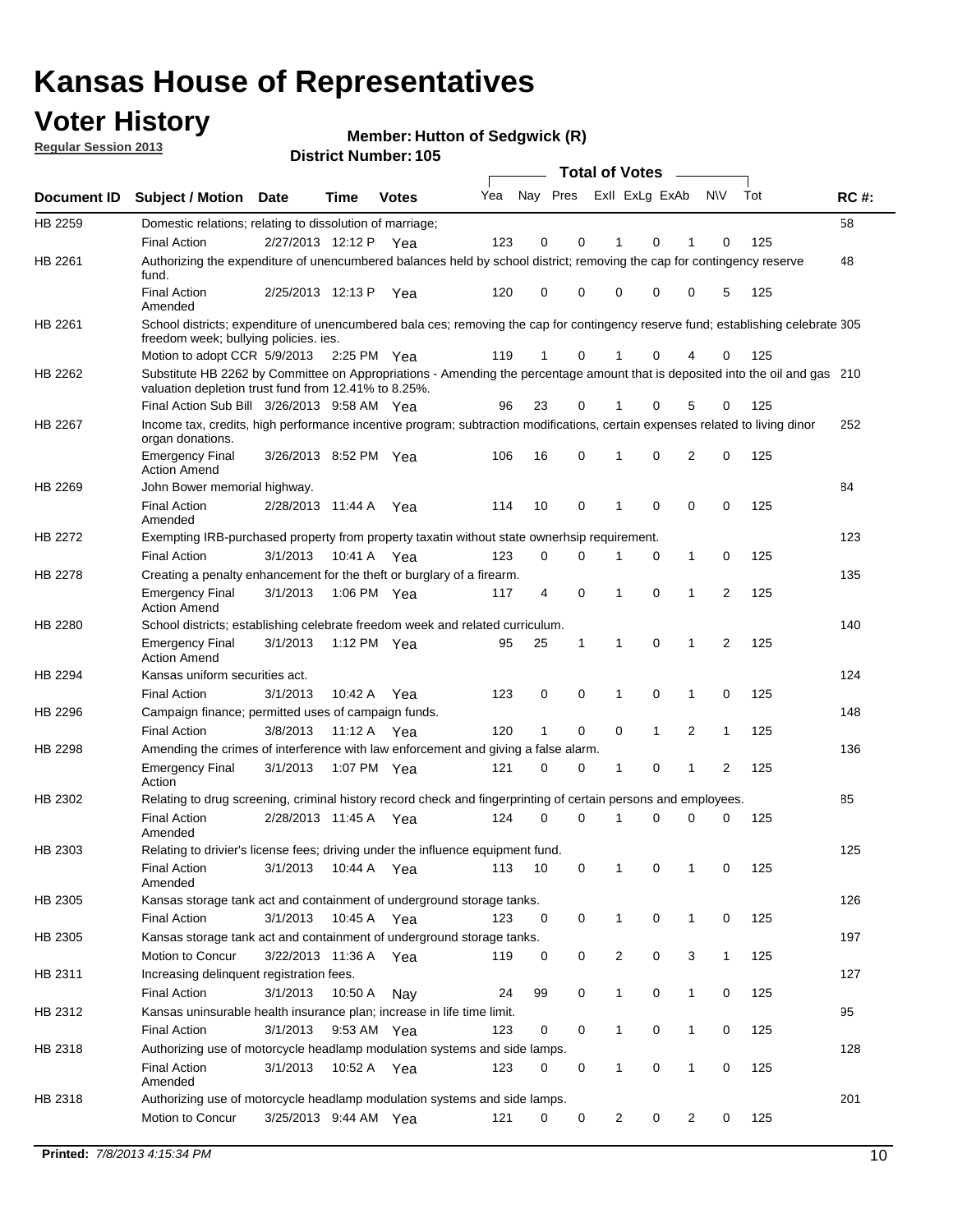### **Voter History**

**Regular Session 2013**

#### **Member: Hutton of Sedgwick (R)**

|                              |                                                                                                                                                                                             |                       |             | <b>DISTINE MATTION 1109</b> |     |             |             | Total of Votes _____ |   |                |                |     |             |
|------------------------------|---------------------------------------------------------------------------------------------------------------------------------------------------------------------------------------------|-----------------------|-------------|-----------------------------|-----|-------------|-------------|----------------------|---|----------------|----------------|-----|-------------|
| <b>Document ID</b>           | <b>Subject / Motion</b>                                                                                                                                                                     | Date                  | <b>Time</b> | <b>Votes</b>                | Yea | Nay Pres    |             | Exll ExLg ExAb       |   |                | <b>NV</b>      | Tot | <b>RC#:</b> |
| HB 2319                      | Creating the coalition of innovative districts act.                                                                                                                                         |                       |             |                             |     |             |             |                      |   |                |                |     | 149         |
|                              | <b>Final Action</b><br>Amended                                                                                                                                                              | 3/8/2013              | 11:17 A Yea |                             | 74  | 47          | 0           | 0                    | 1 | 3              | 0              | 125 |             |
| HB 2319                      | Creating the coalition of innovative districts act.                                                                                                                                         |                       |             |                             |     |             |             |                      |   |                |                |     | 279         |
|                              | Motion to Adopt CCR 4/5/2013                                                                                                                                                                |                       | 1:03 PM Yea |                             | 71  | 47          | 0           | 2                    | 0 | 3              | $\overline{2}$ | 125 |             |
| HB 2322                      | Relating to the division of health of the department of health and environment.                                                                                                             |                       |             |                             |     |             |             |                      |   |                |                |     | 86          |
|                              | <b>Final Action</b><br>Amended                                                                                                                                                              | 2/28/2013 11:46 A Yea |             |                             | 118 | 6           | 0           | 1                    | 0 | 0              | 0              | 125 |             |
| HB 2326                      | VoIP and IP enabled services.                                                                                                                                                               |                       |             |                             |     |             |             |                      |   |                |                |     | 129         |
|                              | <b>Final Action</b><br>Amended                                                                                                                                                              | 3/1/2013              | 10:53 A     | Yea                         | 123 | $\mathbf 0$ | 0           | 1                    | 0 | 1              | 0              | 125 |             |
| HB 2338                      | Courts; docket fees.                                                                                                                                                                        |                       |             |                             |     |             |             |                      |   |                |                |     | 211         |
|                              | <b>Final Action</b><br>Amended                                                                                                                                                              | 3/26/2013 10:00 A     |             | Yea                         | 67  | 52          | 0           | $\mathbf{1}$         | 0 | 5              | 0              | 125 |             |
| HB 2339                      | Allowing insurers to return premiums to a policyholder separate from the notice of an adverse underwriting decision.                                                                        |                       |             |                             |     |             |             |                      |   |                |                |     | 67          |
|                              | <b>Final Action</b>                                                                                                                                                                         | 2/28/2013 11:16 A Yea |             |                             | 124 | 0           | 0           | 1                    | 0 | 0              | 0              | 125 |             |
| HB 2339                      | Combining life insurance with certain additional health related riders, insurance agents-lines of insurance, health insurance for 287<br>certain firefighters and law enforcement officers. |                       |             |                             |     |             |             |                      |   |                |                |     |             |
|                              | Motion to Adopt CCR 4/5/2013 7:15 PM Yea                                                                                                                                                    |                       |             |                             | 116 | 4           | 0           | $\overline{2}$       | 0 | 2              | 1              | 125 |             |
| HB 2343                      | Relating to the secretary of health and environment; office of laboratory services.                                                                                                         |                       |             |                             |     |             |             |                      |   |                |                |     | 130         |
|                              | <b>Final Action</b>                                                                                                                                                                         | 3/1/2013              | 10:54 A     | Yea                         | 89  | 34          | 0           | $\mathbf{1}$         | 0 | 1              | 0              | 125 |             |
| HB 2349                      | School districts; audit by legislative post audit committee.                                                                                                                                |                       |             |                             |     |             |             |                      |   |                |                |     | 87          |
|                              | <b>Final Action</b><br>Amended                                                                                                                                                              | 2/28/2013 11:48 A Yea |             |                             | 120 | 4           | 0           | 1                    | 0 | 0              | 0              | 125 |             |
| HB 2349                      | School districts; audit by legislative post audit committee.                                                                                                                                |                       |             |                             |     |             |             |                      |   |                |                |     | 291         |
|                              | Motion to Concur                                                                                                                                                                            | 4/5/2013              | 7:55 PM Yea |                             | 118 | 2           | 0           | 2                    | 0 | 2              | 1              | 125 |             |
| HB 2352                      | Maximum benefits increased for certain members of the Kansas police and firemen's retirement system.                                                                                        |                       |             |                             |     |             |             |                      |   |                |                |     | 88          |
|                              | <b>Final Action</b>                                                                                                                                                                         | 2/28/2013 11:49 A Yea |             |                             | 124 | 0           | 0           | 1                    | 0 | 0              | 0              | 125 |             |
| HB 2353                      | Adding certain controlled substances as schedule I drugs.                                                                                                                                   |                       |             |                             |     |             |             |                      |   |                |                |     | 138         |
|                              | <b>Emergency Final</b><br>Action                                                                                                                                                            | 3/1/2013              | 1:09 PM Yea |                             | 121 | 0           | 0           | $\mathbf{1}$         | 0 | 1              | 2              | 125 |             |
| HB 2357                      | 242nd engineer company ae" KS army national guard ae" membrial highway.                                                                                                                     |                       |             |                             |     |             |             |                      |   |                |                |     | 96          |
|                              | <b>Final Action</b>                                                                                                                                                                         | 3/1/2013 9:54 AM Yea  |             |                             | 123 | 0           | 0           | $\mathbf{1}$         | 0 | $\mathbf 1$    | 0              | 125 |             |
| HB 2357                      | 242nd engineer company-KS army national guard- highway.                                                                                                                                     |                       |             |                             |     |             |             |                      |   |                |                |     | 202         |
|                              | Motion to Concur                                                                                                                                                                            | 3/25/2013 9:47 AM Yea |             |                             | 121 | $\mathbf 0$ | $\mathbf 0$ | $\overline{2}$       | 0 | $\overline{2}$ | 0              | 125 |             |
| HB 2363                      | Exempting certain aggregate mining operations from department of health and environment regulations.                                                                                        |                       |             |                             |     |             |             |                      |   |                |                |     | 131         |
|                              | Final Action 3/1/2013 10:56 A Yea<br>Amended                                                                                                                                                |                       |             |                             |     |             |             | 123 0 0 1 0 1 0      |   |                |                | 125 |             |
| HB 2363                      | Water; wastewater regulations for sand and gravel; streams, dams and water obstructions.                                                                                                    |                       |             |                             |     |             |             |                      |   |                |                |     | 280         |
|                              | Motion to Adopt CCR 4/5/2013                                                                                                                                                                |                       | 1:10 PM Yea |                             | 119 | 0           | 0           | 2                    | 0 | 3              | 1              | 125 |             |
| HB 2368                      | Relating to the governor's mental health services planning council.                                                                                                                         |                       |             |                             |     |             |             |                      |   |                |                |     | 137         |
|                              | <b>Emergency Final</b><br><b>Action Amend</b>                                                                                                                                               | 3/1/2013              | 1:08 PM Yea |                             | 121 | 0           | 0           | $\mathbf{1}$         | 0 | 1              | $\overline{2}$ | 125 |             |
| HB 2377                      | Relating to court fees and costs; judicial branch surcharge fund.                                                                                                                           |                       |             |                             |     |             |             |                      |   |                |                |     | 212         |
|                              | <b>Final Action</b>                                                                                                                                                                         | 3/26/2013 10:01 A Yea |             |                             | 118 |             | 0           |                      | 0 | 5              | 0              | 125 |             |
| HB 2378                      | Sales tax exemption for sales of certain machinery and equipment used for surface mining activities.                                                                                        |                       |             |                             |     |             |             |                      |   |                |                |     | 251         |
|                              | <b>Emergency Final</b><br><b>Action Amend</b>                                                                                                                                               | 3/26/2013 8:51 PM Nay |             |                             | 104 | 18          | 0           | 1                    | 0 | 2              | 0              | 125 |             |
| HB 2381                      | Election campaign finance; removing certain limitations to contributions made during legislative sessions.                                                                                  |                       |             |                             |     |             |             |                      |   |                |                |     | 198         |
|                              | <b>Final Action</b><br>Amended                                                                                                                                                              | 3/25/2013 9:30 AM Yea |             |                             | 100 | 21          | 0           | 2                    | 0 | 2              | 0              | 125 |             |
| HB 2387                      | Clarifying that felony murder is not a lesser included offense of capital murder.                                                                                                           |                       |             |                             |     |             |             |                      |   |                |                |     | 213         |
|                              | <b>Final Action</b>                                                                                                                                                                         | 3/26/2013 10:02 A Yea |             |                             | 117 | 2           | 0           | $\mathbf{1}$         | 0 | 5              | 0              | 125 |             |
| Printed: 7/8/2013 4:15:34 PM |                                                                                                                                                                                             |                       |             |                             |     |             |             |                      |   |                |                |     | 11          |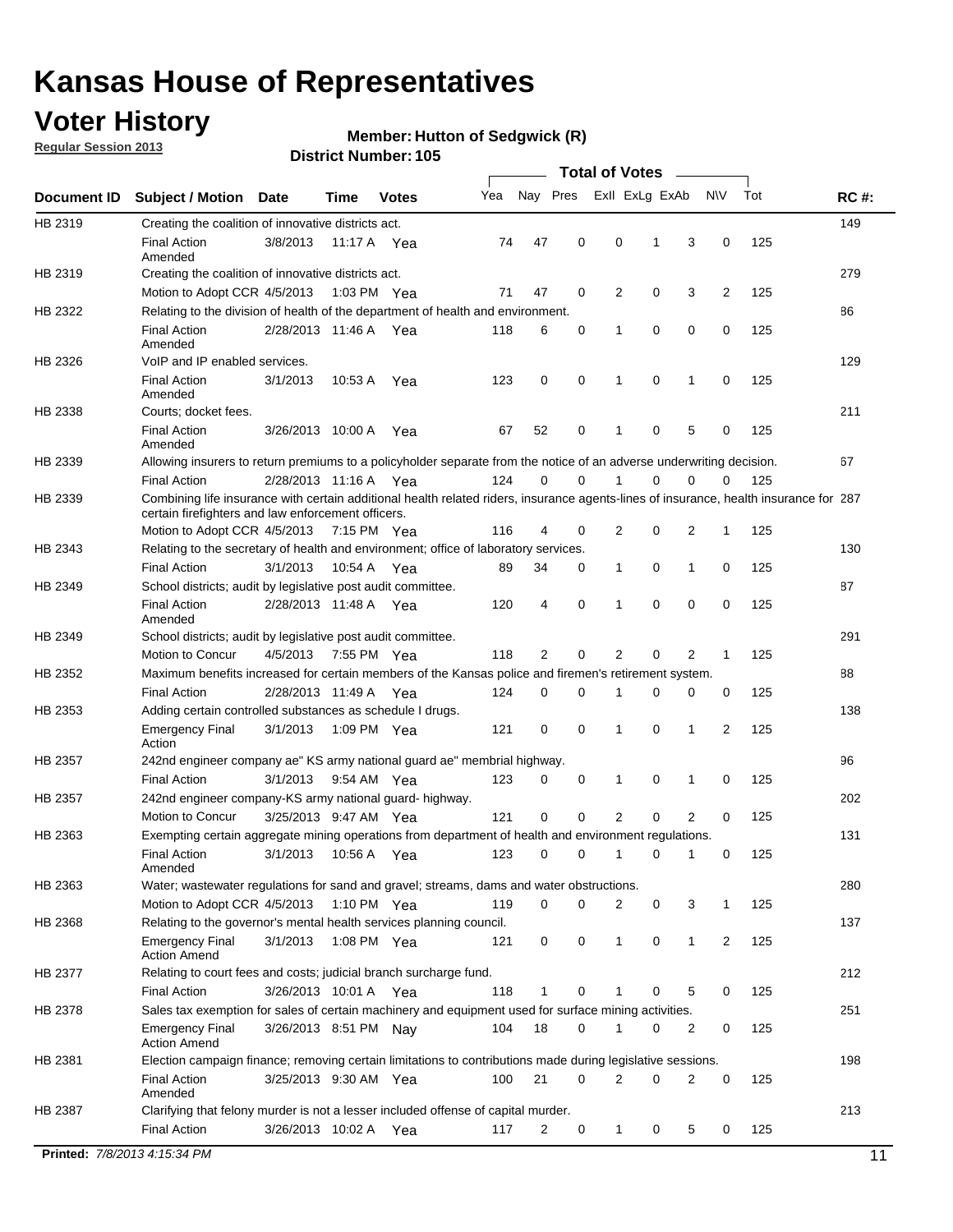### **Voter History**

**Member: Hutton of Sedgwick (R)** 

**Regular Session 2013**

|                 |                                                                                                                                                                                                                                                  |                       |         |              |     |              |          | <b>Total of Votes</b> |   |   |           |     |             |
|-----------------|--------------------------------------------------------------------------------------------------------------------------------------------------------------------------------------------------------------------------------------------------|-----------------------|---------|--------------|-----|--------------|----------|-----------------------|---|---|-----------|-----|-------------|
| Document ID     | Subject / Motion Date                                                                                                                                                                                                                            |                       | Time    | <b>Votes</b> | Yea | Nay Pres     |          | Exll ExLg ExAb        |   |   | <b>NV</b> | Tot | <b>RC#:</b> |
| HB 2389         | Capital murder; notice of intent to seek the death penalty.                                                                                                                                                                                      |                       |         |              |     |              |          |                       |   |   |           |     | 214         |
|                 | <b>Final Action</b>                                                                                                                                                                                                                              | 3/26/2013 10:03 A     |         | Yea          | 118 | 1            | 0        | 1                     | 0 | 5 | 0         | 125 |             |
| HB 2391         | School finance; amount of tax levy authorized to finance ancillary school facilities.                                                                                                                                                            |                       |         |              |     |              |          |                       |   |   |           |     | 237         |
|                 | <b>Emergency Final</b><br><b>Action Amend</b>                                                                                                                                                                                                    | 3/26/2013 8:30 PM Nay |         |              | 64  | 57           | 0        | 1                     | 0 | 2 | 1         | 125 |             |
| HB 2391         | Senate Substitute for HB 2391 by Committee on Ways and Means - Creating the joint committee on uniform educational<br>standards oversight.                                                                                                       |                       |         |              |     |              |          |                       |   |   |           |     | 321         |
|                 | Sub Motion to Concur 6/1/2013                                                                                                                                                                                                                    |                       | 10:06 P | Yea          | 55  | 58           | 0        | 0                     | 0 | 6 | 6         | 125 |             |
| HB 2396         | Allowing the secretary of administration to identify state owned real property as surplus property and establishing an appeals 253<br>process of such identification; also amending procedures for the disposition of state surplus real estate. |                       |         |              |     |              |          |                       |   |   |           |     |             |
|                 | <b>Emergency Final</b><br><b>Action Amend</b>                                                                                                                                                                                                    | 3/26/2013 8:53 PM Yea |         |              | 122 | 0            | 0        | 1                     | 0 | 2 | 0         | 125 |             |
| HB 2403         | Issuing \$1,500,000,000 of pension obligation bonds to finance a portion of the unfunded actuarial liability of KPERS.                                                                                                                           |                       |         |              |     |              |          |                       |   |   |           |     | 236         |
|                 | <b>Final Action</b><br>Amended                                                                                                                                                                                                                   | 3/26/2013 8:29 PM Yea |         |              | 73  | 49           | 0        | 1                     | 0 | 2 | 0         | 125 |             |
| <b>HCR 5014</b> | Urging approval of the Presidential Permit application allowing the construction and operation of the TransCanada Keystone<br>XL Pipeline.                                                                                                       |                       |         |              |     |              |          |                       |   |   |           |     | 215         |
|                 | <b>Final Action</b>                                                                                                                                                                                                                              | 3/26/2013 10:05 A     |         | Yea          | 108 | 11           | 0        | 1                     | 0 | 5 | 0         | 125 |             |
| HR 6004         | Rules of House of Representatives, permanent rules of the 2013-2014 biennium.                                                                                                                                                                    |                       |         |              |     |              |          |                       |   |   |           |     | 4           |
|                 | <b>Final Action</b><br>Amended                                                                                                                                                                                                                   | 1/28/2013 11:09 A     |         | Yea          | 82  | 40           | 0        | 0                     | 0 | 3 | 0         | 125 |             |
| SB <sub>1</sub> | Legislative Post Audit; periodic audits of the State treasurer and the pooled money investment board.                                                                                                                                            |                       |         |              |     |              |          |                       |   |   |           |     | 216         |
|                 | <b>Final Action</b><br>Amended                                                                                                                                                                                                                   | 3/26/2013 10:06 A Yea |         |              | 118 | $\mathbf 1$  | 0        | 1                     | 0 | 5 | 0         | 125 |             |
| SB 16           | Kansas racketeer influenced and corrupt organization act, criminal street gangs.                                                                                                                                                                 |                       |         |              |     |              |          |                       |   |   |           |     | 217         |
|                 | <b>Final Action</b><br>Amended                                                                                                                                                                                                                   | 3/26/2013 10:12 A Yea |         |              | 74  | 45           | 0        | 1                     | 0 | 5 | 0         | 125 |             |
| SB 20           | Civil procedure; temporary restraining orders and poverty affidavits.                                                                                                                                                                            |                       |         |              |     |              |          |                       |   |   |           |     | 190         |
|                 | <b>Final Action</b><br>Amended                                                                                                                                                                                                                   | 3/22/2013 11:15 A     |         | Yea          | 119 | 0            | 0        | 2                     | 0 | 3 | 1         | 125 |             |
| SB 20           | Civil procedure; temporary restraining orders and poverty affidavits.                                                                                                                                                                            |                       |         |              |     |              |          |                       |   |   |           |     | 304         |
|                 | Motion to adopt CCR 5/9/2013 2:21 PM Yea                                                                                                                                                                                                         |                       |         |              | 119 | $\mathbf{1}$ | 0        | 1                     | 0 | 4 | 0         | 125 |             |
| SB 21           | Firearms; criminal possession of a firearm; expungement; personal and family protection act.                                                                                                                                                     |                       |         |              |     |              |          |                       |   |   |           |     | 255         |
|                 | <b>Emergency Final</b><br>Action                                                                                                                                                                                                                 | 3/26/2013 8:56 PM Yea |         |              | 119 | 3            | 0        | 1                     | 0 | 2 | 0         | 125 |             |
| SB 23           | Continuation of statewide tax levy for public schools.                                                                                                                                                                                           |                       |         |              |     |              |          |                       |   |   |           |     | 243         |
|                 | <b>Emergency Final</b><br><b>Action Amend</b>                                                                                                                                                                                                    | 3/26/2013 8:38 PM Yea |         |              | 122 | 0            | 0        | 1                     | 0 | 2 | 0         | 125 |             |
| SB 23           | School districts; sttewide tax levy for public schools; school finance amendments.                                                                                                                                                               |                       |         |              |     |              |          |                       |   |   |           |     | 296         |
|                 | Motion to Adopt CCR 4/5/2013 9:32 PM Yea                                                                                                                                                                                                         |                       |         |              | 119 | $\mathbf 1$  | 0        | 2                     | 0 | 2 | 1         | 125 |             |
| SB 24           | Insurance - Risk-based capital requirements for property, casualty and life insurance companies.                                                                                                                                                 |                       |         |              |     |              |          |                       |   |   |           |     | 204         |
|                 | <b>Final Action</b>                                                                                                                                                                                                                              | 3/26/2013 9:50 AM Yea |         |              | 119 | 0            | 0        | 1                     | 0 | 5 | 0         | 125 |             |
| SB 25           | Insurance-Risk-based capital requirements for health organizations.                                                                                                                                                                              |                       |         |              |     |              |          |                       |   |   |           |     | 205         |
|                 | <b>Final Action</b>                                                                                                                                                                                                                              | 3/26/2013 9:51 AM Yea |         |              | 119 | 0            | 0        | 1                     | 0 | 5 | 0         | 125 |             |
| SB 27           | Eligibility of students under the military service scholarship program act.                                                                                                                                                                      |                       |         |              |     |              |          |                       |   |   |           |     | 166         |
|                 | <b>Final Action</b><br>Amended                                                                                                                                                                                                                   | 3/19/2013 10:35 A Yea |         |              | 123 | 0            | 0        | 1                     | 0 | 1 | 0         | 125 |             |
| SB 28           | Authorizing the division of emergency management within the adjutant general's department to accept certain real property.                                                                                                                       |                       |         |              |     |              |          |                       |   |   |           |     | 184         |
|                 | Final Action                                                                                                                                                                                                                                     | 3/21/2013 11:22 A Yea |         |              | 121 | 0            | $\Omega$ | 1                     | 0 | 3 | 0         | 125 |             |
| SB 37           | Kansas home inspectors professional competence and financial responsibility act.                                                                                                                                                                 |                       |         |              |     |              |          |                       |   |   |           |     | 218         |
|                 | <b>Final Action</b>                                                                                                                                                                                                                              | 3/26/2013 10:14 A Yea |         |              | 102 | 17           | 0        | 1                     | 0 | 5 | 0         | 125 |             |
| SB 51           | Health insurance coverage for bankers association.                                                                                                                                                                                               |                       |         |              |     |              |          |                       |   |   |           |     | 189         |
|                 | <b>Final Action</b>                                                                                                                                                                                                                              | 3/22/2013 11:14 A Yea |         |              | 119 | 0            | 0        | 2                     | 0 | 3 | 1         | 125 |             |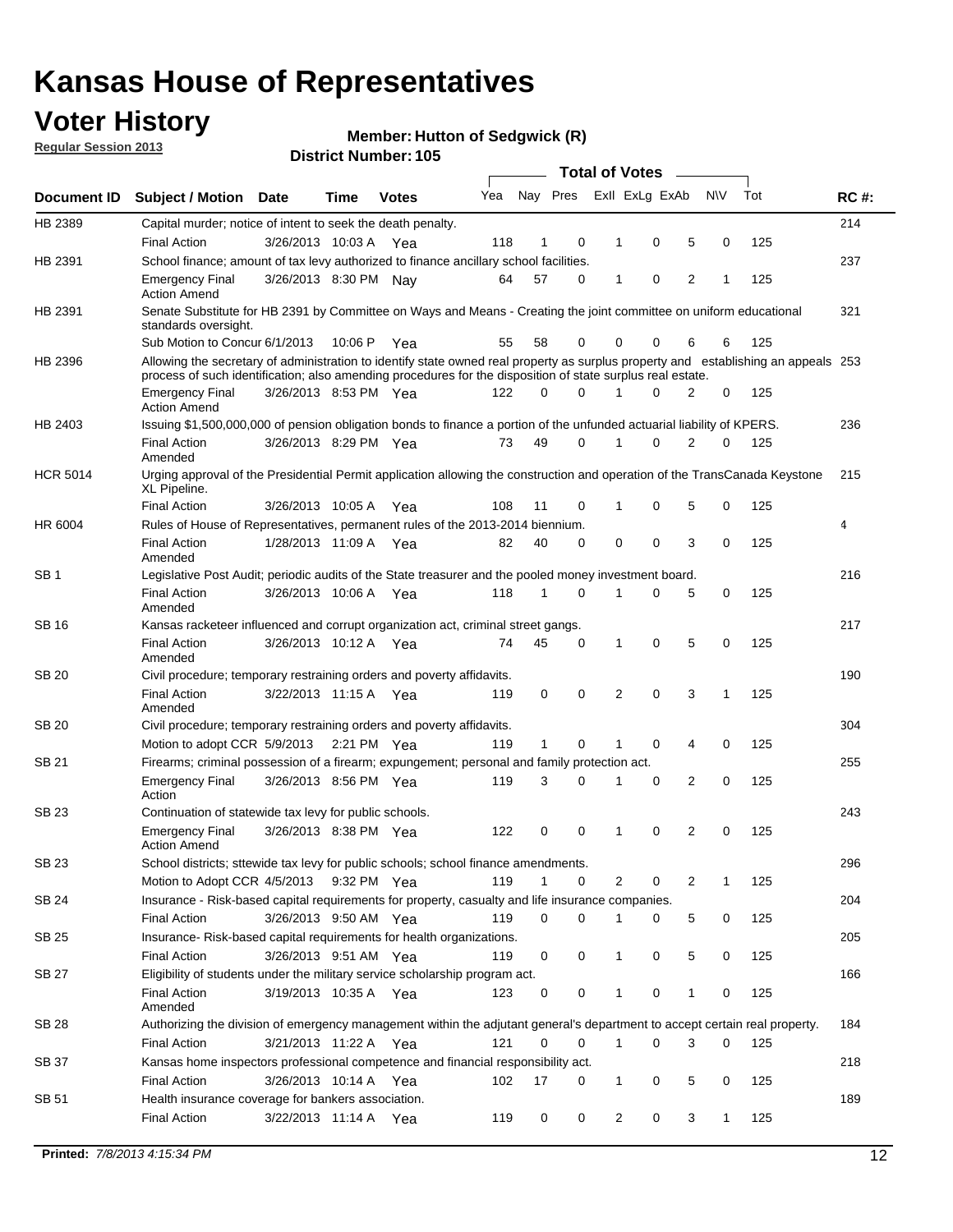### **Voter History**

**Member: Hutton of Sedgwick (R)** 

**Regular Session 2013**

|              |                                                                                                                                                                                                                                                                                                                                                                                                         |                       |             |              |     | <b>Total of Votes</b> |             |                |   |                |             |     |             |  |  |  |  |  |  |  |  |  |
|--------------|---------------------------------------------------------------------------------------------------------------------------------------------------------------------------------------------------------------------------------------------------------------------------------------------------------------------------------------------------------------------------------------------------------|-----------------------|-------------|--------------|-----|-----------------------|-------------|----------------|---|----------------|-------------|-----|-------------|--|--|--|--|--|--|--|--|--|
| Document ID  | <b>Subject / Motion Date</b>                                                                                                                                                                                                                                                                                                                                                                            |                       | Time        | <b>Votes</b> | Yea | Nay Pres              |             | Exll ExLg ExAb |   |                | <b>NV</b>   | Tot | <b>RC#:</b> |  |  |  |  |  |  |  |  |  |
| SB 52        | Mortgage interest rate cap increase.                                                                                                                                                                                                                                                                                                                                                                    |                       |             |              |     |                       |             |                |   |                |             |     | 238         |  |  |  |  |  |  |  |  |  |
|              | <b>Emergency Final</b><br>Action                                                                                                                                                                                                                                                                                                                                                                        | 3/26/2013 8:32 PM Yea |             |              | 120 | 2                     | 0           |                | 0 | 2              | 0           | 125 |             |  |  |  |  |  |  |  |  |  |
| SB 56        | Transferring the recognition of county fair associations from the secretary of agriculture to the board of county<br>commissioners.                                                                                                                                                                                                                                                                     |                       |             |              |     |                       |             |                |   |                |             |     | 191         |  |  |  |  |  |  |  |  |  |
|              | <b>Final Action</b><br>Amended                                                                                                                                                                                                                                                                                                                                                                          | 3/22/2013 11:21 A     |             | Yea          | 119 | 0                     | 0           | 2              | 0 | 3              | 1           | 125 |             |  |  |  |  |  |  |  |  |  |
| SB 57        | Substitute for SB 57 by Committee on Agriculture - Agriculture; powers and duties of the department of agriculture relating to<br>poultry improvement plan and domesticated deer.                                                                                                                                                                                                                       |                       |             |              |     |                       |             |                |   |                |             |     | 192         |  |  |  |  |  |  |  |  |  |
|              | Final Action Sub Bill 3/22/2013 11:24 A<br>Amended                                                                                                                                                                                                                                                                                                                                                      |                       |             | Nav          | 79  | 40                    | 0           | 2              | 0 | 3              | 1           | 125 |             |  |  |  |  |  |  |  |  |  |
| SB 57        | Substitute for SB 57 by Committee on Agriculture - Agriculture; powers and duties of the department of agriculture relating to<br>poultry improvement plan, stockyards and domesticated deer.                                                                                                                                                                                                           |                       |             |              |     |                       |             |                |   |                |             |     | 262         |  |  |  |  |  |  |  |  |  |
|              | Motion to adopt CCR 4/4/2013 2:18 PM Yea                                                                                                                                                                                                                                                                                                                                                                |                       |             |              | 80  | 42                    | 0           | 1              | 0 | 2              | 0           | 125 |             |  |  |  |  |  |  |  |  |  |
| SB 58        | Sentencing for unlawful manufacturing of controlled substances.                                                                                                                                                                                                                                                                                                                                         |                       |             |              |     |                       |             |                |   |                |             |     | 219         |  |  |  |  |  |  |  |  |  |
|              | <b>Final Action</b>                                                                                                                                                                                                                                                                                                                                                                                     | 3/26/2013 10:15 A     |             | Yea          | 119 | 0                     | 0           | 1              | 0 | 5              | 0           | 125 |             |  |  |  |  |  |  |  |  |  |
| <b>SB 59</b> | Attorney general; reward for information.                                                                                                                                                                                                                                                                                                                                                               |                       |             |              |     |                       |             |                |   |                |             |     | 193         |  |  |  |  |  |  |  |  |  |
|              | <b>Final Action</b>                                                                                                                                                                                                                                                                                                                                                                                     | 3/22/2013 11:25 A     |             | Yea          | 119 | 0                     | 0           | 2              | 0 | 3              | 1           | 125 |             |  |  |  |  |  |  |  |  |  |
| SB 62        | Making gas pipeline safety terminology consistent with federal regulations.                                                                                                                                                                                                                                                                                                                             |                       |             |              |     |                       |             |                |   |                |             |     | 163         |  |  |  |  |  |  |  |  |  |
|              | <b>Final Action</b>                                                                                                                                                                                                                                                                                                                                                                                     | 3/19/2013 10:32 A     |             | Yea          | 123 | 0                     | 0           | 1              | 0 | 1              | 0           | 125 |             |  |  |  |  |  |  |  |  |  |
| SB 63        | Elections; voting crimes, penalties and prosecution.                                                                                                                                                                                                                                                                                                                                                    |                       |             |              |     |                       |             |                |   |                |             |     | 246         |  |  |  |  |  |  |  |  |  |
|              | <b>Emergency Final</b><br><b>Action Amend</b>                                                                                                                                                                                                                                                                                                                                                           | 3/26/2013 8:42 PM Nay |             |              | 69  | 53                    | $\mathbf 0$ | 1              | 0 | $\overline{2}$ | $\mathbf 0$ | 125 |             |  |  |  |  |  |  |  |  |  |
| SB 68        | Driver's license examinations; locations.                                                                                                                                                                                                                                                                                                                                                               |                       |             |              |     |                       |             |                |   |                |             |     | 220         |  |  |  |  |  |  |  |  |  |
|              | <b>Final Action</b>                                                                                                                                                                                                                                                                                                                                                                                     | 3/26/2013 10:16 A     |             | Yea          | 116 | 3                     | 0           | 1              | 0 | 5              | 0           | 125 |             |  |  |  |  |  |  |  |  |  |
| SB 69        | Motor vehicles; vehicle registration and license plates.                                                                                                                                                                                                                                                                                                                                                |                       |             |              |     |                       |             |                |   |                |             |     | 167         |  |  |  |  |  |  |  |  |  |
|              | <b>Final Action</b>                                                                                                                                                                                                                                                                                                                                                                                     | 3/19/2013 10:37 A     |             | Yea          | 117 | 6                     | 0           | 1              | 0 | 1              | 0           | 125 |             |  |  |  |  |  |  |  |  |  |
| SB 74        | Prison-made goods act; prohibiting prisoner production of manufactured or modular homes.                                                                                                                                                                                                                                                                                                                |                       |             |              |     |                       |             |                |   |                |             |     | 221         |  |  |  |  |  |  |  |  |  |
|              | <b>Final Action</b>                                                                                                                                                                                                                                                                                                                                                                                     | 3/26/2013 10:19 A     |             | Nay          | 87  | 32                    | 0           | 1              | 0 | 5              | 0           | 125 |             |  |  |  |  |  |  |  |  |  |
| SB 75        | Record requirements and civil penalties relating to sales of plastic bulk merchandise containers.                                                                                                                                                                                                                                                                                                       |                       |             |              |     | 18                    | 0           | 1              | 0 | 5              | 0           | 125 | 222         |  |  |  |  |  |  |  |  |  |
|              | <b>Final Action</b>                                                                                                                                                                                                                                                                                                                                                                                     | 3/26/2013 10:21 A     |             | Nay          | 101 |                       |             |                |   |                |             |     |             |  |  |  |  |  |  |  |  |  |
| SB 81        | Open records; requests for criminal justice information; restriction of certain officials' information from publicly accessible<br>records.<br><b>Final Action</b>                                                                                                                                                                                                                                      | 3/22/2013 11:27 A     |             | Yea          | 119 | 0                     | 0           | 2              | 0 | 3              | 1           | 125 | 194         |  |  |  |  |  |  |  |  |  |
|              | Amended                                                                                                                                                                                                                                                                                                                                                                                                 |                       |             |              |     |                       |             |                |   |                |             |     |             |  |  |  |  |  |  |  |  |  |
| <b>SB83</b>  | House Substitute for SB 83 by Committee on Taxation - Income tax deductions and modifications; severance tax; sales tax;<br>delinquent tax liabilities.                                                                                                                                                                                                                                                 |                       |             |              |     |                       |             |                |   |                |             |     | 187         |  |  |  |  |  |  |  |  |  |
|              | Final Action Sub Bill 3/21/2013 11:30 A Yea                                                                                                                                                                                                                                                                                                                                                             |                       |             |              | 96  | 25                    | 0           | 1              | 0 | 3              | 0           | 125 |             |  |  |  |  |  |  |  |  |  |
| SB 83        | House Substitute for SB 83 by Committee on Taxation--Income tax deductions and modifications; severance tax; sales tax and 260<br>compensating use tax, preseumptions relating to nexus; property tax, exemptions, new automobile manufacturinge property;<br>taxation of watercraft; leased commercial and industrial property appeals; correction of clerical errors.<br>Motion to adopt CCR 4/3/2013 |                       | 10:35 A Yea |              | 104 | 15                    | 0           | $\mathbf{1}$   | 0 | 3              | 2           | 125 |             |  |  |  |  |  |  |  |  |  |
| SB 84        | House Substitute for SB 84 by Committee on Taxation - Reduction to state income tax rates based on selected actual state                                                                                                                                                                                                                                                                                |                       |             |              |     |                       |             |                |   |                |             |     | 188         |  |  |  |  |  |  |  |  |  |
|              | general fund receipts computations; distribution of revenues from sales and compensating use tax; reduction of<br>Final Action Sub Bill 3/21/2013 11:34 A Yea                                                                                                                                                                                                                                           |                       |             |              | 82  | 39                    | $\Omega$    |                | 0 | 3              | $\Omega$    | 125 |             |  |  |  |  |  |  |  |  |  |
|              | Amended                                                                                                                                                                                                                                                                                                                                                                                                 |                       |             |              |     |                       |             |                |   |                |             |     |             |  |  |  |  |  |  |  |  |  |
| SB 84        | House Substitute for SB 84 -- Reduction to state income tax rates based on selected actual state general fund receipts<br>computations; reduction of itemized deductions.                                                                                                                                                                                                                               |                       |             |              |     |                       |             |                |   |                |             |     | 317         |  |  |  |  |  |  |  |  |  |
|              | Motion to adopt CCR 5/28/2013 2:32 PM Nav                                                                                                                                                                                                                                                                                                                                                               |                       |             |              | 42  | 71                    | 0           |                | 0 | 9              | 2           | 125 |             |  |  |  |  |  |  |  |  |  |
| SB 84        | House Substitute for SB 84 -- Reduction to state income tax rates based on selected actual state general fund receipts<br>computations; reduction of itemized deductions.<br>Motion to adopt CCR 5/30/2013 9:14 PM Yea                                                                                                                                                                                  |                       |             |              | 18  | 94                    | 0           |                | 0 | 9              | 3           | 125 | 319         |  |  |  |  |  |  |  |  |  |
| SB 85        | Motor vehicle insurance; providing proof of insurance by cellular phone or portable electronic device.                                                                                                                                                                                                                                                                                                  |                       |             |              |     |                       |             |                |   |                |             |     | 175         |  |  |  |  |  |  |  |  |  |
|              | <b>Final Action</b>                                                                                                                                                                                                                                                                                                                                                                                     | 3/20/2013 10:25 A Yea |             |              | 123 | 0                     | $\Omega$    |                | 0 | 1              | 0           | 125 |             |  |  |  |  |  |  |  |  |  |
|              |                                                                                                                                                                                                                                                                                                                                                                                                         |                       |             |              |     |                       |             |                |   |                |             |     |             |  |  |  |  |  |  |  |  |  |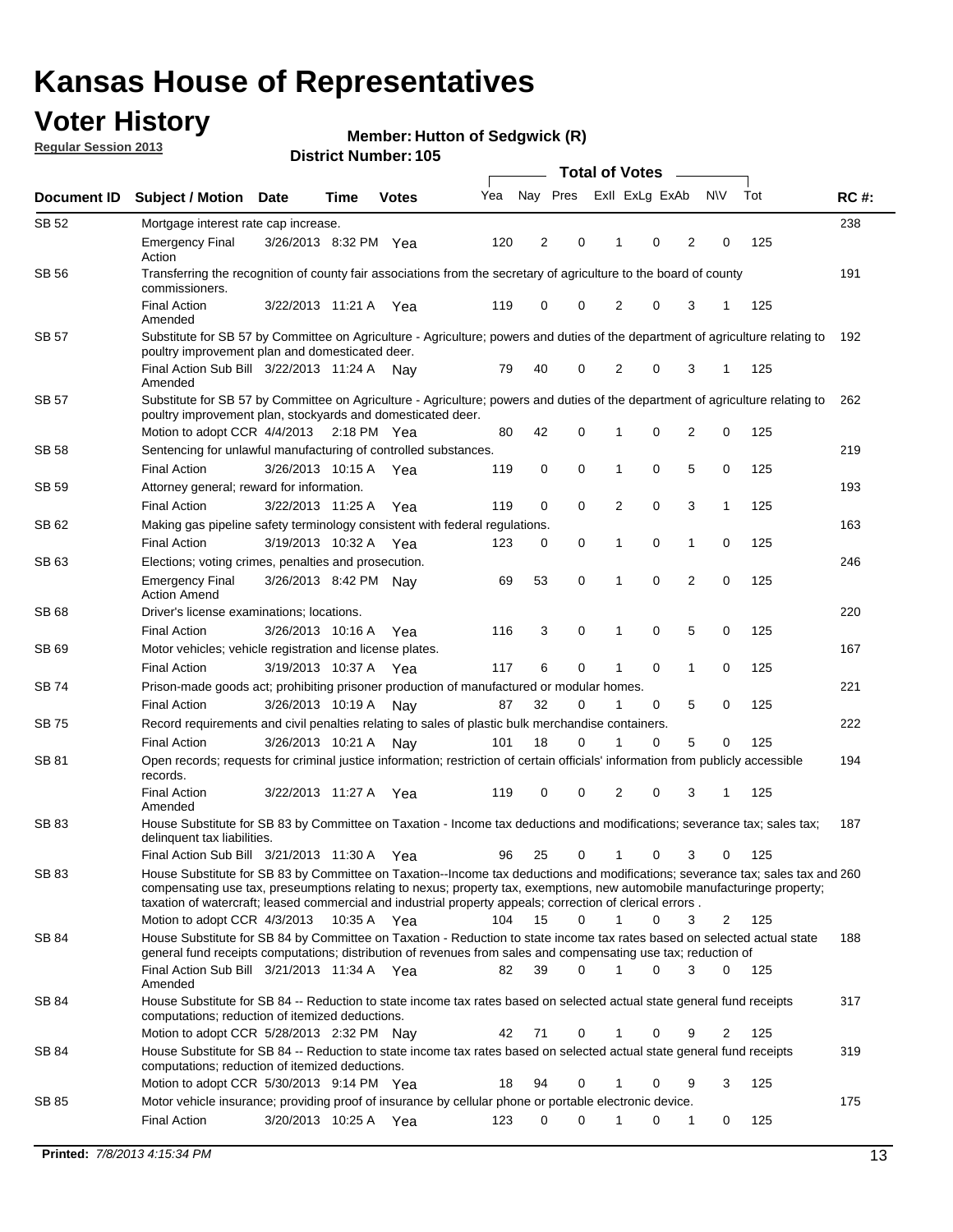### **Voter History**

**Regular Session 2013**

#### **Member: Hutton of Sedgwick (R)**

|                    |                                                                                                       | טטו דיסעוווואנו זעוווסוע<br><b>Total of Votes</b>                                              |             |              |     |              |              |  |                |                |                |              |     |             |
|--------------------|-------------------------------------------------------------------------------------------------------|------------------------------------------------------------------------------------------------|-------------|--------------|-----|--------------|--------------|--|----------------|----------------|----------------|--------------|-----|-------------|
| <b>Document ID</b> | <b>Subject / Motion</b>                                                                               | <b>Date</b>                                                                                    | <b>Time</b> | <b>Votes</b> | Yea |              | Nay Pres     |  |                | Exll ExLg ExAb |                | <b>NV</b>    | Tot | <b>RC#:</b> |
| <b>SB 88</b>       | Increasing the children's advocacy center assessment fee.                                             |                                                                                                |             |              |     |              |              |  |                |                |                |              |     | 223         |
|                    | <b>Final Action</b><br>Amended                                                                        | 3/26/2013 10:22 A Yea                                                                          |             |              | 118 | $\mathbf{1}$ | 0            |  | $\mathbf 1$    | 0              | 5              | 0            | 125 |             |
| SB 96              | Motor vehicles; counties with multiple registration facilities; additional registration fee.          |                                                                                                |             |              |     |              |              |  |                |                |                |              |     | 224         |
|                    | <b>Final Action</b><br>Amended                                                                        | 3/26/2013 10:24 A                                                                              |             | Yea          | 106 | 12           | 0            |  | 1              | 0              | 5              | 1            | 125 |             |
| SB 96              | Additional motor vehicle registration fees.                                                           |                                                                                                |             |              |     |              |              |  |                |                |                |              |     | 263         |
|                    | Motion to adopt CCR 4/4/2013                                                                          |                                                                                                | 2:21 PM Yea |              | 114 | 8            | 0            |  | 1              | 0              | $\overline{2}$ | 0            | 125 |             |
| SB 102             | Requiring the state treasurer to provide a list of daily deposits to the secretary of administration. |                                                                                                |             |              |     |              |              |  |                |                |                |              |     | 195         |
|                    | <b>Final Action</b><br>Amended                                                                        | 3/22/2013 11:28 A                                                                              |             | Yea          | 119 | 0            | 0            |  | 2              | 0              | 3              | 1            | 125 |             |
| SB 102             | Enacting the second amendment protection act.                                                         |                                                                                                |             |              |     |              |              |  |                |                |                |              |     | 295         |
|                    | Motion to Adopt CCR 4/5/2013                                                                          |                                                                                                | 9:20 PM Yea |              | 96  | 24           | 0            |  | $\overline{2}$ | 0              | $\overline{2}$ | 1            | 125 |             |
| SB 111             |                                                                                                       | Establishing Native American legislative day at the capitol; awarding of high school diplomas. |             |              |     |              |              |  |                |                |                |              | 245 |             |
|                    | <b>Emergency Final</b><br><b>Action Amend</b>                                                         | 3/26/2013 8:41 PM Yea                                                                          |             |              | 122 | 0            | $\Omega$     |  |                | 0              | $\overline{2}$ | 0            | 125 |             |
| SB 113             | Credit unions; changes in certain loan limitations.                                                   |                                                                                                |             |              |     |              |              |  |                |                |                |              |     | 234         |
|                    | <b>Emergency Final</b><br>Action                                                                      | 3/26/2013 8:25 PM Yea                                                                          |             |              | 122 | 0            | 0            |  | 1              | $\mathbf 0$    | $\overline{2}$ | 0            | 125 |             |
| <b>SB 118</b>      | Relating to law enforcement reporting and investigation of missing persons.                           |                                                                                                |             |              |     |              |              |  |                |                |                |              |     | 225         |
|                    | <b>Final Action</b>                                                                                   | 3/26/2013 10:25 A                                                                              |             | Yea          | 119 | 0            | 0            |  | 1              | 0              | 5              | 0            | 125 |             |
| SB 120             | Enacting the Kansas farmers' market promotion act.                                                    |                                                                                                |             |              |     |              |              |  |                |                |                |              |     | 196         |
|                    | <b>Final Action</b><br>Amended                                                                        | 3/22/2013 11:31 A                                                                              |             | Nav          | 68  | 51           | 0            |  | 2              | $\mathbf 0$    | 3              | 1            | 125 |             |
| SB 122             | Kansas administrative procedure act; service of order or notice.                                      |                                                                                                |             |              |     |              |              |  |                |                |                |              |     | 226         |
|                    | <b>Final Action</b><br>Amended                                                                        | 3/26/2013 10:26 A                                                                              |             | Yea          | 119 | 0            | 0            |  | 1              | 0              | 5              | 0            | 125 |             |
| SB 122             | Elections; unauthorized voting disclosures.                                                           |                                                                                                |             |              |     |              |              |  |                |                | 286            |              |     |             |
|                    | Motion to Adopt CCR 4/5/2013                                                                          |                                                                                                | 6:23 PM     | Yea          | 89  | 31           | 0            |  | 2              | 0              | $\overline{2}$ | $\mathbf{1}$ | 125 |             |
| SB 124             | Amending the Kansas restraint of trade act.                                                           |                                                                                                |             |              |     |              |              |  |                |                |                |              |     | 227         |
|                    | <b>Final Action</b><br>Amended                                                                        | 3/26/2013 10:27 A                                                                              |             | Yea          | 116 | 2            | 1            |  | 1              | $\mathbf 0$    | 5              | $\mathbf 0$  | 125 |             |
| SB 124             | Amending the Kansas restraint of trade act.                                                           |                                                                                                |             |              |     |              |              |  |                |                |                |              |     | 273         |
|                    | Motion to Adopt CCR 4/5/2013                                                                          |                                                                                                | 11:06 A     | Yea          | 97  | 23           | 0            |  | 2              | 0              | $\overline{2}$ | 1            | 125 |             |
| SB 128             | Career technical education incentive program amendments.                                              |                                                                                                |             |              |     |              |              |  |                |                |                |              |     | 168         |
|                    | <b>Final Action</b><br>Amended                                                                        | 3/19/2013 10:39 A                                                                              |             | Yea          | 123 | 0            | 0            |  | 1              | 0              | 1              | 0            | 125 |             |
| SB 129             | Bank commissioner; certain fees and hearing costs.                                                    |                                                                                                |             |              |     |              |              |  |                |                |                |              |     | 254         |
|                    | <b>Emergency Final</b><br><b>Action Amend</b>                                                         | 3/26/2013 8:55 PM Yea                                                                          |             |              | 110 | 12           | 0            |  | 1              | 0              | 2              | 0            | 125 |             |
| SB 129             | Mortgage interest rate cap increase.                                                                  |                                                                                                |             |              |     |              |              |  |                |                |                |              |     | 272         |
|                    | Motion to Adopt CCR 4/5/2013                                                                          |                                                                                                | 10:42 A Yea |              | 121 | 0            | 0            |  | 2              | 0              | $\overline{2}$ | 0            | 125 |             |
| SB 135             | Transferring boiler inspection duties from the department of labor to the state fire marshal.         |                                                                                                |             |              |     |              |              |  |                |                |                |              |     | 228         |
|                    | <b>Final Action</b>                                                                                   | 3/26/2013 10:28 A Yea                                                                          |             |              | 114 | 5            | 0            |  | $\mathbf{1}$   | 0              | 5              | 0            | 125 |             |
| SB 136             | Providing veterans designation on driver's licenses and nondriver identification cards.               |                                                                                                |             |              |     |              |              |  |                |                |                |              |     | 244         |
|                    | <b>Emergency Final</b><br><b>Action Amend</b>                                                         | 3/26/2013 8:39 PM Yea                                                                          |             |              | 119 | 3            | 0            |  | $\mathbf{1}$   | 0              | $\overline{2}$ | 0            | 125 |             |
| SB 139             | Kansas money transmitter act.                                                                         |                                                                                                |             |              |     |              |              |  |                |                |                |              |     | 229         |
|                    | <b>Final Action</b>                                                                                   | 3/26/2013 10:30 A Yea                                                                          |             |              | 117 | $\mathbf{1}$ | $\mathbf{1}$ |  | $\mathbf{1}$   | $\mathbf 0$    | 5              | 0            | 125 |             |
| SB 142             | Abortion; concerning civil actions related to abortion.                                               |                                                                                                |             |              |     |              |              |  |                |                |                |              |     | 241         |
|                    | <b>Emergency Final</b><br>Action                                                                      | 3/26/2013 8:36 PM Yea                                                                          |             |              | 89  | 33           | 0            |  | 1              | 0              | $\overline{2}$ | $\mathbf 0$  | 125 |             |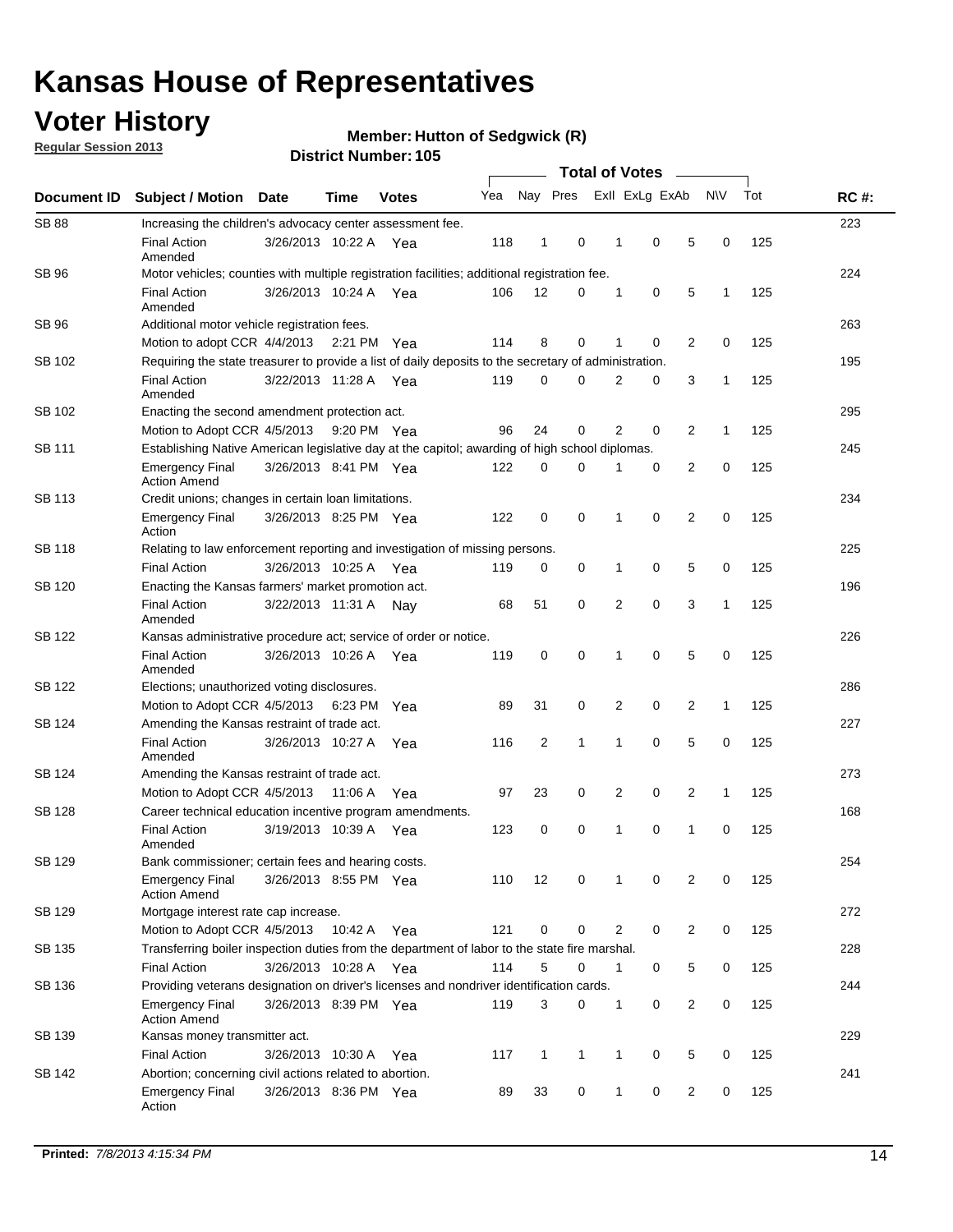### **Voter History**

**Regular Session 2013**

#### **Member: Hutton of Sedgwick (R)**

|                 |                                                                                                                                                                                                       |                                                                                                                                                                   |             |                       | <b>Total of Votes</b> |          |   |                |                |                |           |     |             |  |  |  |  |  |  |
|-----------------|-------------------------------------------------------------------------------------------------------------------------------------------------------------------------------------------------------|-------------------------------------------------------------------------------------------------------------------------------------------------------------------|-------------|-----------------------|-----------------------|----------|---|----------------|----------------|----------------|-----------|-----|-------------|--|--|--|--|--|--|
| Document ID     | <b>Subject / Motion Date</b>                                                                                                                                                                          |                                                                                                                                                                   | Time        | <b>Votes</b>          | Yea                   | Nay Pres |   |                | Exll ExLg ExAb |                | <b>NV</b> | Tot | <b>RC#:</b> |  |  |  |  |  |  |
| SB 149          | Drug screening for recipients of cash assistance and unemployment benefits.                                                                                                                           |                                                                                                                                                                   |             |                       |                       |          |   |                |                |                |           |     | 239         |  |  |  |  |  |  |
|                 | <b>Emergency Final</b><br><b>Action Amend</b>                                                                                                                                                         | 3/26/2013 8:33 PM Yea                                                                                                                                             |             |                       | 106                   | 16       | 0 | 1              | 0              | 2              | 0         | 125 |             |  |  |  |  |  |  |
| SB 164          | Relating to the director of vehicles regulating providers of motor vehicle functions.                                                                                                                 |                                                                                                                                                                   |             |                       |                       |          |   |                |                |                |           |     | 247         |  |  |  |  |  |  |
|                 | <b>Emergency Final</b><br><b>Action Amend</b>                                                                                                                                                         | 3/26/2013 8:43 PM Yea                                                                                                                                             |             |                       | 117                   | 5        | 0 | 1              | 0              | $\overline{2}$ | 0         | 125 |             |  |  |  |  |  |  |
| SB 164          | Relating to the director of vehicles regulating providers of motor vehicle functions.                                                                                                                 |                                                                                                                                                                   |             |                       |                       |          |   |                |                |                |           |     | 268         |  |  |  |  |  |  |
|                 | Motion to adopt CCR 4/4/2013 5:32 PM Yea                                                                                                                                                              |                                                                                                                                                                   |             |                       | 111                   | 9        | 0 | 1              | 0              | $\overline{2}$ | 2         | 125 |             |  |  |  |  |  |  |
| SB 166          | Insurers supervision, rehabilitation and liquidation act; derivatives.                                                                                                                                |                                                                                                                                                                   |             |                       |                       |          |   |                |                |                |           |     | 206         |  |  |  |  |  |  |
|                 | <b>Final Action</b>                                                                                                                                                                                   | 3/26/2013 9:52 AM Yea                                                                                                                                             |             |                       | 119                   | 0        | 0 | 1              | 0              | 5              | 0         | 125 |             |  |  |  |  |  |  |
| SB 168          | Limiting nuisance actions against certain agricultural activities.                                                                                                                                    |                                                                                                                                                                   |             |                       |                       |          |   |                |                |                |           |     | 169         |  |  |  |  |  |  |
|                 | <b>Final Action</b><br>Amended                                                                                                                                                                        | 3/19/2013 10:40 A Yea                                                                                                                                             |             |                       | 111                   | 12       | 0 | 1              | 0              | 1              | 0         | 125 |             |  |  |  |  |  |  |
| <b>SB 168</b>   | Limiting nuisance actions against certain agricultural activities.                                                                                                                                    |                                                                                                                                                                   |             |                       |                       |          |   |                |                |                |           |     | 264         |  |  |  |  |  |  |
|                 | Motion to adopt CCR 4/4/2013                                                                                                                                                                          |                                                                                                                                                                   |             | $2:30 \text{ PM}$ Yea | 110                   | 12       | 0 | 1              | 0              | 2              | 0         | 125 |             |  |  |  |  |  |  |
| SB 171          | School districts; amendments to Kansas uniform financial accounting and reporting act.                                                                                                                |                                                                                                                                                                   |             |                       |                       |          |   |                |                |                |           |     | 248         |  |  |  |  |  |  |
|                 | <b>Emergency Final</b><br><b>Action Amend</b>                                                                                                                                                         | 3/26/2013 8:44 PM Yea                                                                                                                                             |             |                       | 122                   | 0        | 0 | 1              | 0              | $\overline{2}$ | 0         | 125 |             |  |  |  |  |  |  |
| SB 171          | School districts; amendments to Kansas uniform financial accounting and reporting act.                                                                                                                |                                                                                                                                                                   |             |                       |                       |          |   |                |                |                |           |     | 285         |  |  |  |  |  |  |
|                 | Motion to Adopt CCR 4/5/2013 6:19 PM Yea                                                                                                                                                              |                                                                                                                                                                   |             |                       | 63                    | 57       | 0 | 2              | 0              | 2              | 1         | 125 |             |  |  |  |  |  |  |
| SB 171          |                                                                                                                                                                                                       | Appropriations for FY 2013, FY 2014, FY 2015, FY 2016, FY 2017 and FY 2018 for various state agencies; capital<br>improvement projects; claims against the state. |             |                       |                       |          |   |                |                | 320            |           |     |             |  |  |  |  |  |  |
|                 | Motion to adopt CCR 6/1/2013 4:30 PM Yea                                                                                                                                                              |                                                                                                                                                                   |             |                       | 63                    | 51       | 0 | 0              | 0              | 8              | 3         | 125 |             |  |  |  |  |  |  |
| SB 187          | Establishing the workers compensation and employment security boards nominating committee; administrative law judge<br>appointment; workers compensation appeals board.                               |                                                                                                                                                                   |             |                       |                       |          |   |                |                |                |           | 242 |             |  |  |  |  |  |  |
|                 | <b>Emergency Final</b><br><b>Action Amend</b>                                                                                                                                                         | 3/26/2013 8:37 PM Yea                                                                                                                                             |             |                       | 88                    | 34       | 0 | 1              | 0              | 2              | 0         | 125 |             |  |  |  |  |  |  |
| SB 187          | Amending workers compensation law provisions; establishing the workers compensation and employment security boards<br>nominating committee; notice requirements; workplace health and safety program. |                                                                                                                                                                   |             |                       |                       |          |   |                |                |                |           | 274 |             |  |  |  |  |  |  |
|                 | Motion to Adopt CCR 4/5/2013 11:26 A Yea                                                                                                                                                              |                                                                                                                                                                   |             |                       | 89                    | 31       | 0 | 2              | 0              | 3              | 0         | 125 |             |  |  |  |  |  |  |
| SB 199          | University of Kansas medical center; midwest center for stem cell therapy.                                                                                                                            |                                                                                                                                                                   |             |                       |                       |          |   |                |                |                |           |     | 235         |  |  |  |  |  |  |
|                 | <b>Emergency Final</b><br><b>Action Amend</b>                                                                                                                                                         | 3/26/2013 8:26 PM Yea                                                                                                                                             |             |                       | 90                    | 32       | 0 | 1              | 0              | 2              | 0         | 125 |             |  |  |  |  |  |  |
| SB 199          | Health care; stem cell therapy and unused medications.                                                                                                                                                |                                                                                                                                                                   |             |                       |                       |          |   |                |                |                |           |     | 290         |  |  |  |  |  |  |
|                 | Motion to Adopt CCR 4/5/2013                                                                                                                                                                          |                                                                                                                                                                   | 7:52 PM Yea |                       | 90                    | 30       | 0 | $\overline{2}$ | 0              | 2              | 1         | 125 |             |  |  |  |  |  |  |
| SB 216          | Allowing a public building commission to acquire land for a municipal university similar to what such commission is currently<br>allowed to do for any state university.                              |                                                                                                                                                                   |             |                       |                       |          |   |                |                |                |           |     | 185         |  |  |  |  |  |  |
|                 | <b>Final Action</b>                                                                                                                                                                                   | 3/21/2013 11:23 A                                                                                                                                                 |             | Yea                   | 121                   | 0        | 0 | 1              | 0              | 3              | 0         | 125 |             |  |  |  |  |  |  |
| SB 246          | Reconciling amendments to certain statutes.                                                                                                                                                           |                                                                                                                                                                   |             |                       |                       |          |   |                |                |                |           |     | 315         |  |  |  |  |  |  |
|                 | <b>Emergency Final</b><br>Action                                                                                                                                                                      | 5/23/2013 2:14 PM Yea                                                                                                                                             |             |                       | 111                   | 0        | 0 | 1              | 0              | 8              | 5         | 125 |             |  |  |  |  |  |  |
| <b>SCR 1604</b> | Joint rules for the Senate and House of Representatives, 2013-2014.                                                                                                                                   |                                                                                                                                                                   |             |                       |                       |          |   |                |                |                |           |     | 5           |  |  |  |  |  |  |
|                 | <b>Final Action</b><br>Amended                                                                                                                                                                        | 1/28/2013 11:12 A Yea                                                                                                                                             |             |                       | 81                    | 41       | 0 | 0              | 0              | 3              | 0         | 125 |             |  |  |  |  |  |  |
| <b>SCR 1606</b> | Honoring pregnancy maintenance resource centers.                                                                                                                                                      |                                                                                                                                                                   |             |                       |                       |          |   |                |                |                |           |     | 240         |  |  |  |  |  |  |
|                 | <b>Emergency Final</b><br>Action                                                                                                                                                                      | 3/26/2013 8:34 PM Yea                                                                                                                                             |             |                       | 122                   | 0        | 0 | 1              | $\mathbf 0$    | $\overline{2}$ | 0         | 125 |             |  |  |  |  |  |  |